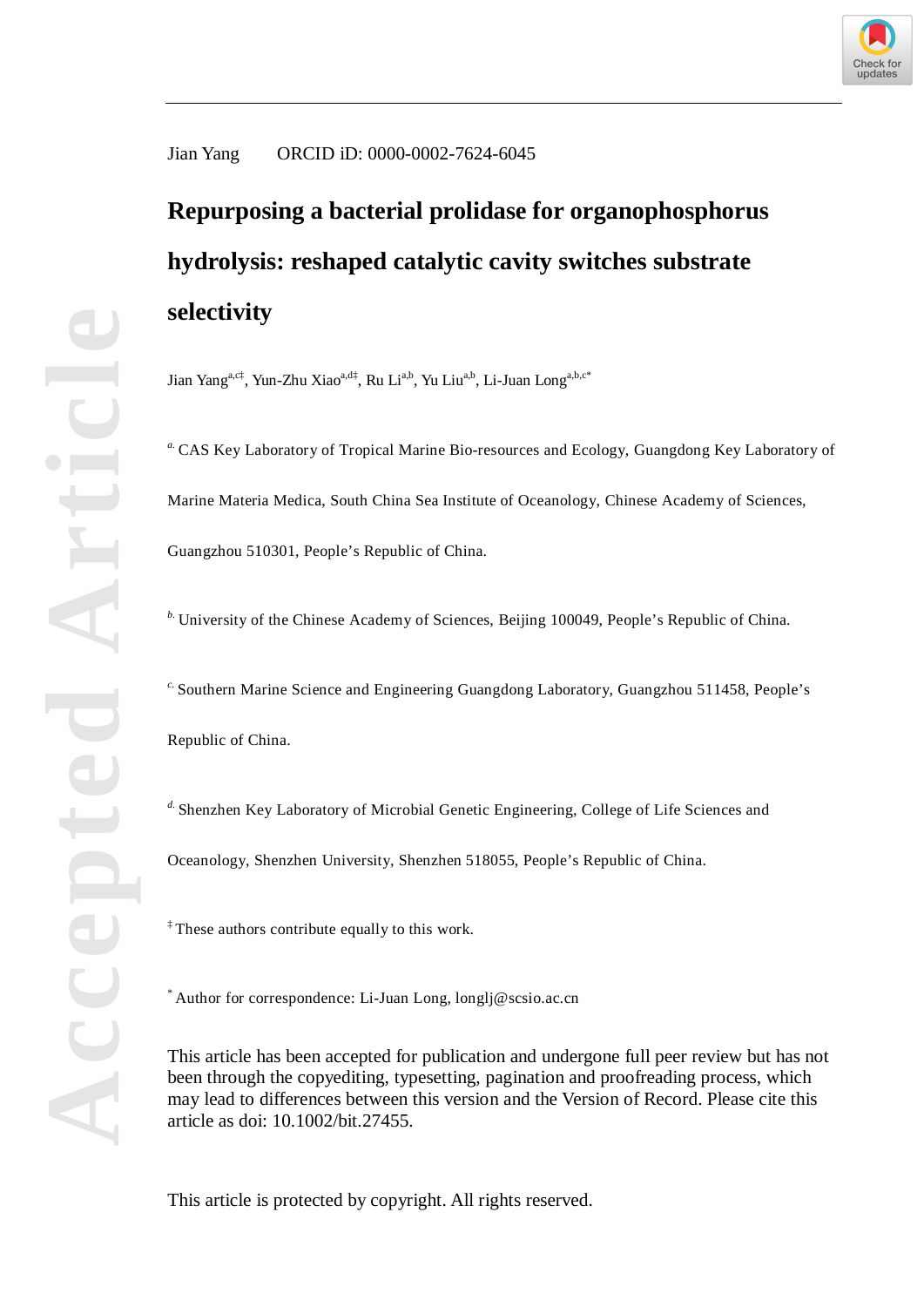## **Abstract**

Enzyme promiscuity is critical to the acquisition of evolutionary plasticity in cells and can be recruited for high-value chemical synthesis or xenobiotic degradation. The molecular determinants of substrate ambiguity are essential to this activity; however, these details remain unknown. Here, we performed directed evolution of a prolidase to enhance its initially weak paraoxonase activity. The *in vitro* evolution led to an unexpected 1,000,000-fold switch in substrate selectivity, with a 30-fold increase in paraoxon hydrolysis and 40,000-fold decrease in peptide hydrolysis. Structural and *in silico* analyses revealed enlarged catalytic cavities and substrate repositioning as responsible for rapid catalytic transitions between distinct chemical reactions.

# **Graphic abstract**

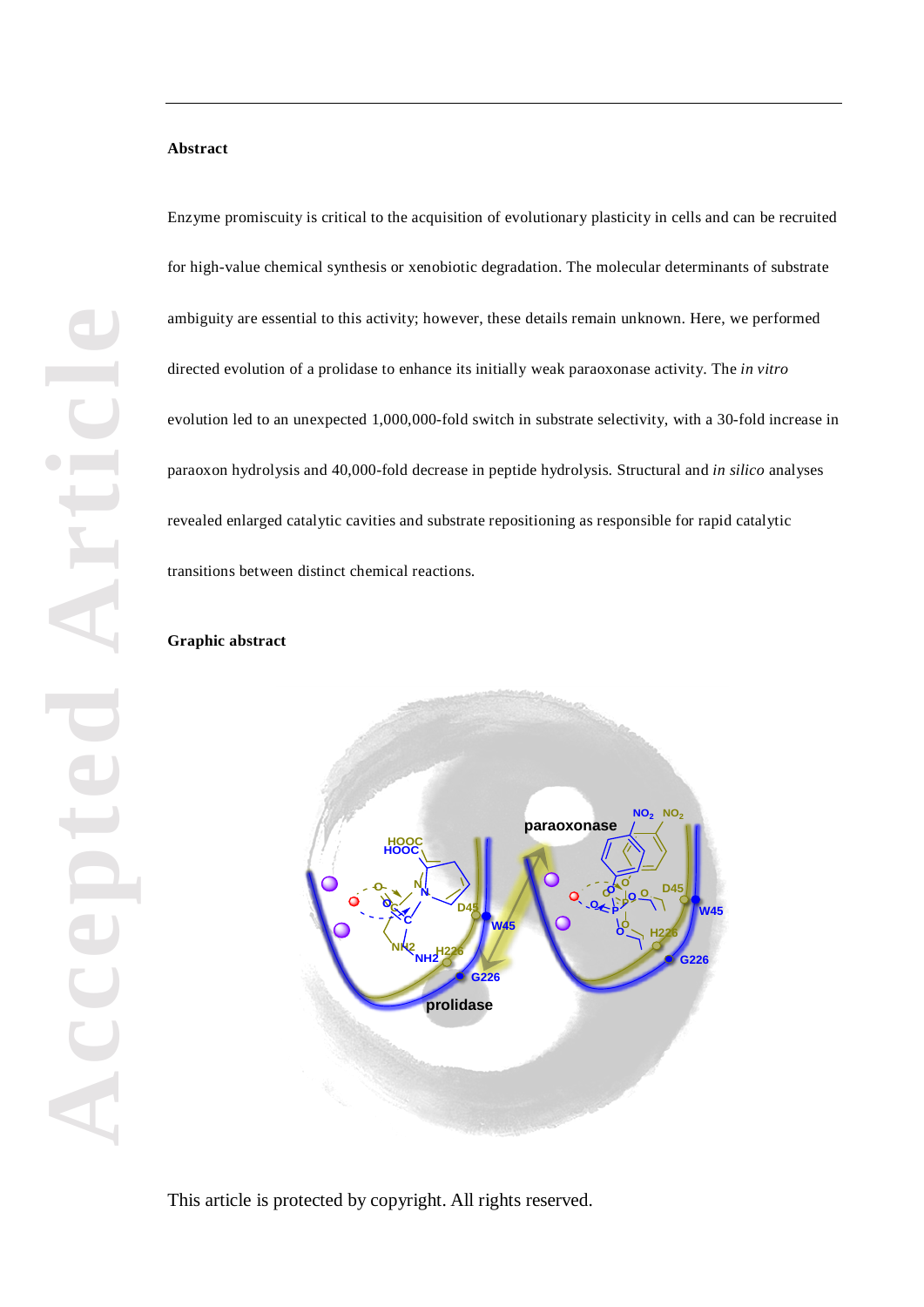**Keywords:** enzyme promiscuity; active-site reshaping; protein engineering; substrate repositioning; catalytic selectivity

# **1. Introduction**

The traditional view that enzymes are highly specific in their function has been profoundly revised by increasing observations that many enzymes are capable of catalyzing turnover of multiple substrates with substantially different molecular recognition properties (Pandya, Farelli, Dunaway-Mariano, & Allen, 2014; Toth-Petroczy & Tawfik, 2014). These promiscuous activities are assumed to provide evolutionary functionality that can be recruited and enhanced to facilitate organismal adaption to environmental changes, such as the emergence of antibiotics and anthropogenic chemicals (Brown, Schaab, Birmingham, & Armstrong, 2009; Copley, 2009). How enzymes satisfy the divergent and stringent requirements for multiple catalytic reactions is fascinating, but remains unclear. Elucidating the basis for enzyme promiscuity not only broadens the knowledge of enzyme evolution, but also provides invaluable insight into substrates recognition and catalysis that can be exploited to repurpose the enzyme reaction specificity (Nobeli, Favia, & Thornton, 2009). In the present study, we used a bacterial prolidase exhibiting promiscuous paraoxonase activity as a model system to understand the molecular origin of the substrate selectivity and promiscuity of the enzyme (Fig. 1a). In particular, we focused on regulating the catalytic pocket to repurpose the old scaffold enzyme with a new catalytic repertoire.

Prolidases are M24 peptidase family enzymes that exist in all species. Members of the M24 peptidase family constitute paradigmatic examples for studying how new functions emerge via the same protein fold.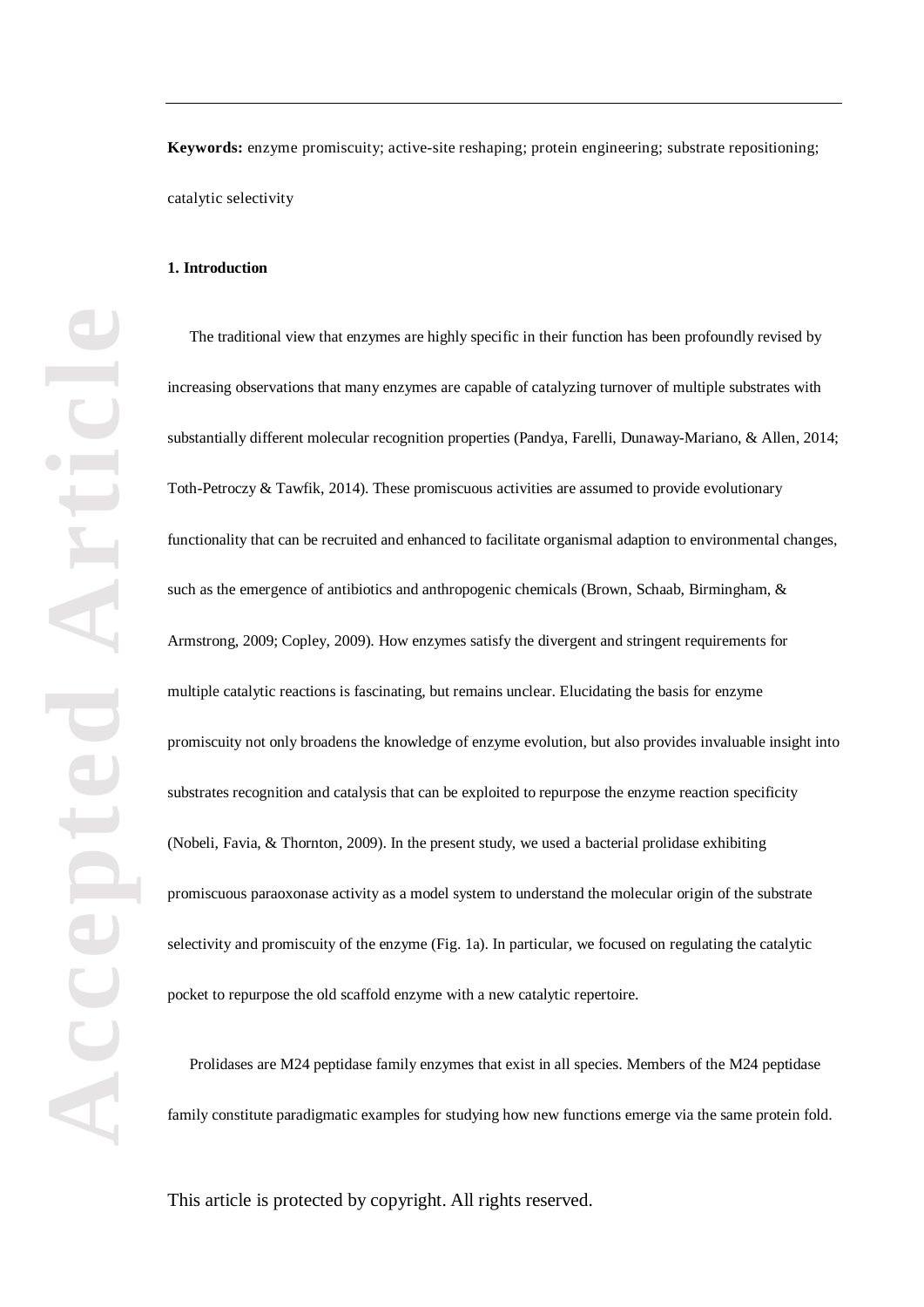The M24 peptidase family represents a large cluster of enzymes that catalyze a broad range of chemically distinct reactions, including peptide hydrolysis, creatine hydrolysis and demethylation (Xiao et al., 2017). In addition to exhibiting cross-wise catalytic activity, prolidases originating from bacteria (Cheng, Harvey, & Stroup, 1993; Stepankova et al., 2013; Xiao et al., 2017), archaea (Theriot, Du, Tove, & Grunden, 2010), and mammals (Wang, Zhi, & Sun, 2005) are capable of hydrolyzing phosphoester bonds in man-made phosphotriester substrates that were introduced into the environment only ~100 years ago. Structural studies of human and bacterial prolidases indicate shared active sites, with hydroxide bridging between two metal ions promoting nucleophilic attack on a phosphorus center or peptide bond (Daczkowski, Pegan, & Harvey, 2015; Wilk et al., 2017). Nevertheless, it remains unclear how prolidases recognize two distinct chemicals within the same active site, and whether *in vitro* evolution of preexisting active-site features can switch enzyme function.

Here, we attempt to identify the specificity determinants using the M24 peptidase family prolidase from *Pseudoalteromonas* sp. SCSIO 04301 as a model enzyme which exhibits promiscuous hydrolysis activity toward paraoxon with a  $k_{\text{car}}/K_{\text{m}}$  value 100-fold lower relative to that of Gly-Pro (Xiao et al., 2017). We focus on the residues involving in substrate binding that are likely to cause a transition between activities of the enzyme. Laboratory evolution of the prolidase was performed to improve its paraoxon hydrolysis activity and structural and computational information of the evolved enzyme was analyzed. The resulting systematic analysis of the effects of residue substitutions on catalysis of different chemical reactions illustrates how reshaped substrate cavity alters substrate specificity, and addresses the molecular mechanisms associated with repurposing a promiscuous enzyme.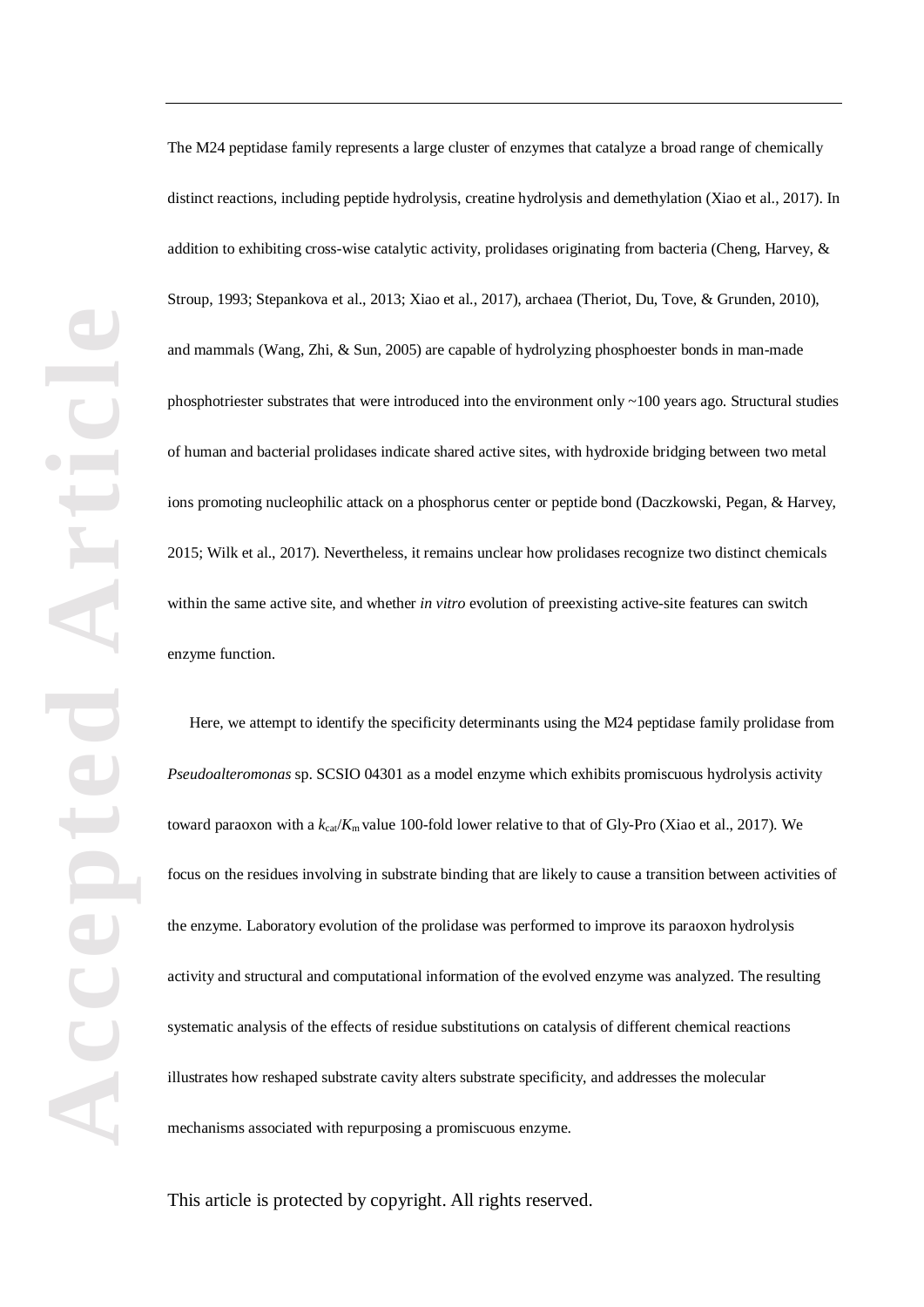## **2. Materials and Methods**

#### *2.1 Protein purification*

Wild-type and mutant proteins were expressed in *Escherichia coli* Rosseta (DE3) under the control of the T7 promoter as described previously (Xiao et al., 2017). Cells were lysed by sonication using 1 s pulse/ 1 s pause cycles. The cell debris was removed by centrifugation at 10,000 g for 30 min. The supernatant fraction was loaded onto an equilibrated Ni-NTA resin (QIAGEN). After extensively washing with wash buffer (10 mM Tris-HCl, pH8.0, 500 mM NaCl, 20 mM imidazole), the recombinant proteins were eluted with elution buffer (10 mM Tris-HCl, pH8.0, 500 mM NaCl, 200 mM imidazole). The eluate was further purified by loading onto a HiPrep DEAE FF column (GE Healthcare), and elution was performed with a linear gradient of 0-1.0 M NaCl. All purified proteins were concentrated with Vivaspin 20 devices (10,000 MWCO PED) (Storius).

#### *2.2 Crystallization, X-ray diffraction, and structure determination*

All crystallization trials were performed by hanging-drop vapor diffusion method. Crystals of OPAA4301 and D45W/H226G were obtained by mixing 0.4 μL of purified protein (10 mg/mL) with 0.4 μL of reservoir solution, and allowing the drop to equilibrate at 20 °C in 48-well protein crystalization plates. The reservoir solutions for crystallization of OPAA4301 and D45W/H226G were 100 mM MES (pH6.5), 5% (v/v) PEG400, and 2 M ammonium sulfate. A single protein crystal was picked up and soaked in the reservoir solution containing 20% (v/v) glycerol as a cryo-protectant, and a diffraction data set was collected on beamline SSRF-BL17U or SSRF-BL19U of National Center for Protein Science Shanghai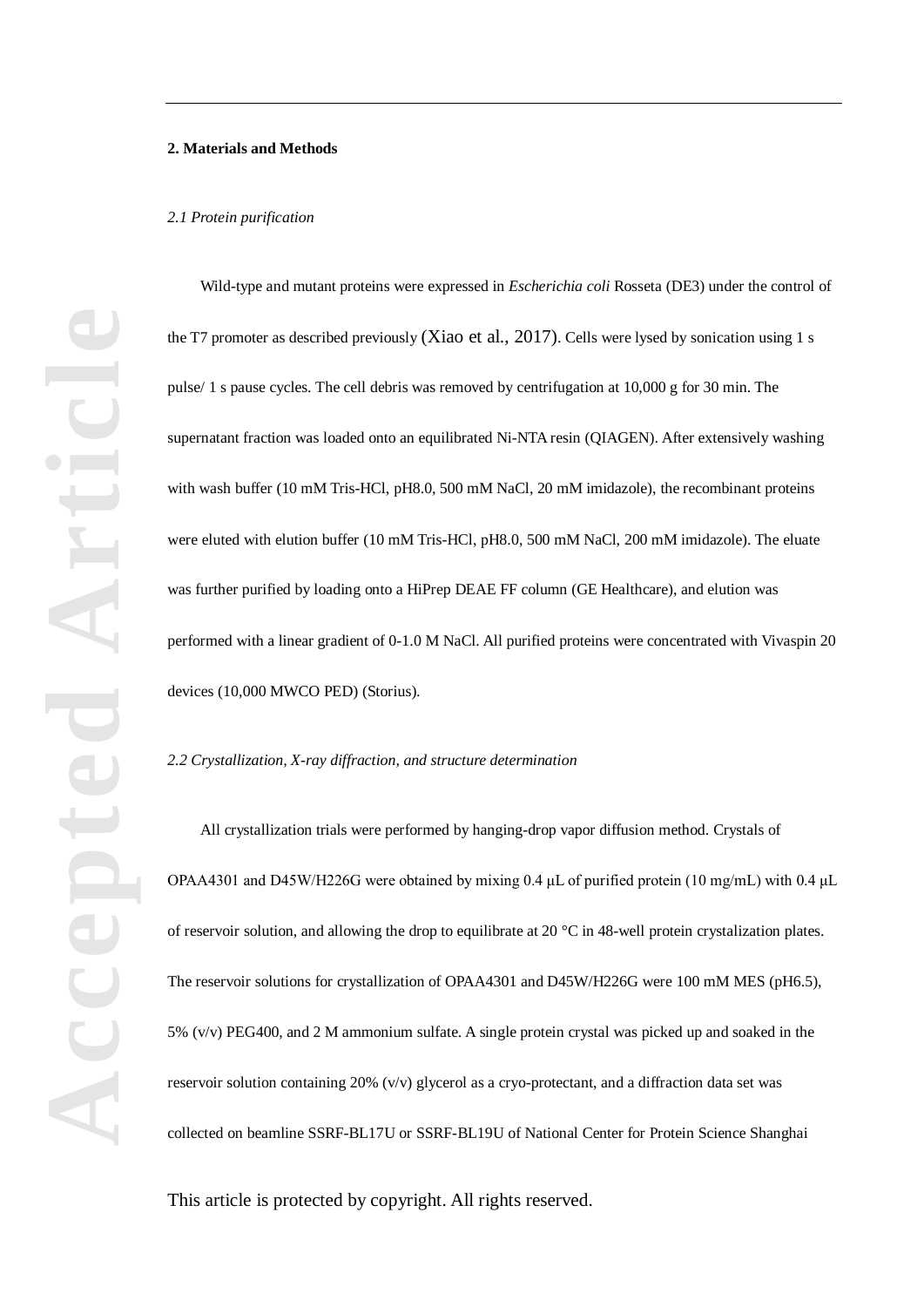(China). The diffraction data were indexed, integrated, and scaled using XDS program (Kabsch, 2010). The crystal structure of 4ZWP was used as a model for molecular replacement by Phaser (McCoy et al., 2007). Iterative refinement cycles were performing using REFMACS (Murshudov et al., 2011), PHENIX (Adams et al., 2010), and COOT(Emsley & Cowtan, 2004). Data collection and refinement statistics are presented in Table S1. All structures were depicted by using PyMOL viewer (Version 2.3 Schrödinger, LLC).

# *2.3 Mutagenesis and screening*

Primers were designed with the degenerate code "NNK" at target sites to generate mutants by one-step site-directed mutagenesis(Zheng, Baumann, & Reymond, 2004). The resultant linearized plasmid derivatives were transformed into *E. coli* XL1-Blue competent cells to obtain mutant plasmids; the saturation mutagenesis plasmid pools were then transformed into *E. coli* Rosetta (DE3) cells. Approximately 400 clones from each site-directed mutagenesis library were selected in 96-well plates containing 200 μl LB broth with 50 μg/ml of ampicillin and 0.2 mM IPTG. After culturing at 28°C for 48 h, cells were centrifuged at  $4000 \times g$  for 20 min at  $4^{\circ}$ C. The paraoxonase activity of each clone was compared to that of the wild type. Mutant enzymes with higher paraoxon-hydrolyzing ability were selected and the mutation was confirmed by DNA sequencing.

#### *2.4 Enzyme assay*

Paraoxonase activity was measured as previously described (Hiblot, Gotthard, Chabriere, & Elias, 2012) using paraoxon (Sigma-Aldrich, St. Louis, MO, USA) as substrate. The assay mixture containing 1 mM paraoxon,  $0.05-0.5 \mu$ M enzyme,  $200 \mu$ M MnCl<sub>2</sub>, and 50 mM glycine-NaOH buffer (pH 8.5) was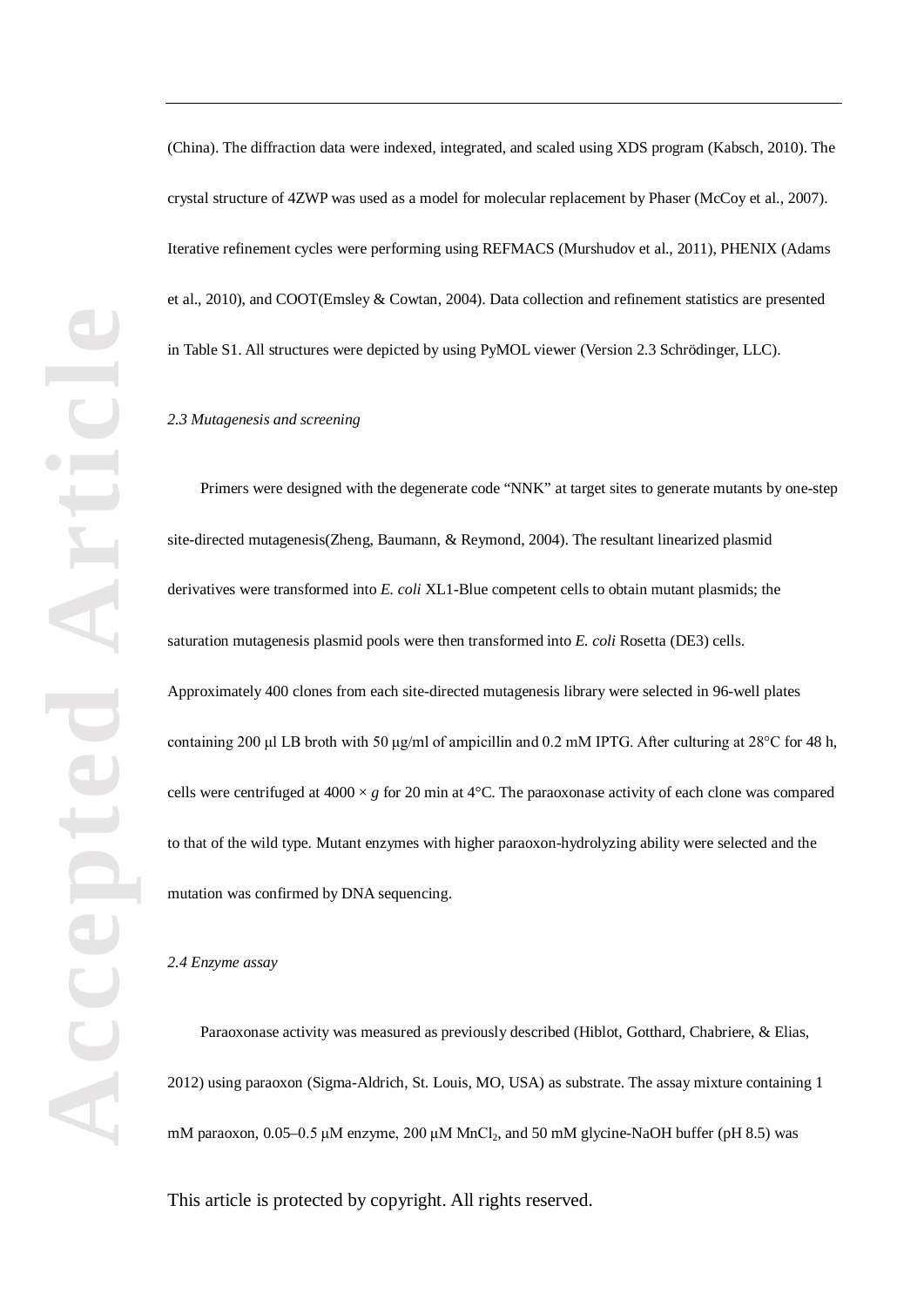incubated at 50°C for 30 min, and *p*-nitrophenol production was monitored with a spectrophotometer at 405 nm. One unit of paraoxonase activity was as defined as the amount of enzyme required to liberate 1.0 μmol *p*-nitrophenol per minute under standard conditions. Prolidase activity was determined with the Cd– ninhydrin method using Gly-Pro dipeptide as substrate (Doi, Shibata, & Matoba, 1981). The assay mixture contained 2 mM Gly-Pro,  $0.05-1$   $\mu$ M purified enzyme, and 200  $\mu$ M MnCl<sub>2</sub> in 50 mM borate buffer (pH 8.5). One unit of prolidase activity was defined as the amount of enzyme required to liberate 1.0 μmol glycine per minute at 50°C. For determination of kinetic parameters, a range of concentrations of paraoxon and dipeptide was prepared at final concentrations of 0.5–3.0 mM (0.5-mM interval) and 2–6 mM (1-mM interval), respectively.

#### *2.5 Molecular dynamics (MD) simulation*

The substrate-binding pocket for docking was identified based on atomic coordinates of human prolidase (PDB code no.: 5M4J) containing the substrate Gly-Pro bound to the manganese ion. The two ligands, paraoxon and dipeptide Gly-Pro, were docked to each of the receptor models at the putative active sites using the force field AMBER12:ETH. MD simulation was performed using AMBER14. Leap package of AMBER was used to add hydrogen atoms to each protein. Resulted models were then solvated in TIP3P water boxes with Ambertool. The systems were neutralized by adding counter ions (sodium or chlorine). Amber99SB force field was added for the protein and water box. The restrained electrostatic potential electric charges of ligands were calculated by Gaussian 09 and fitted with the program antechamber, and the Gaff force field was added for substrates. Each of the models was optimized in three steps: solvent optimization by constraining the coordinates of the whole protein and substrate; optimization of hydrogen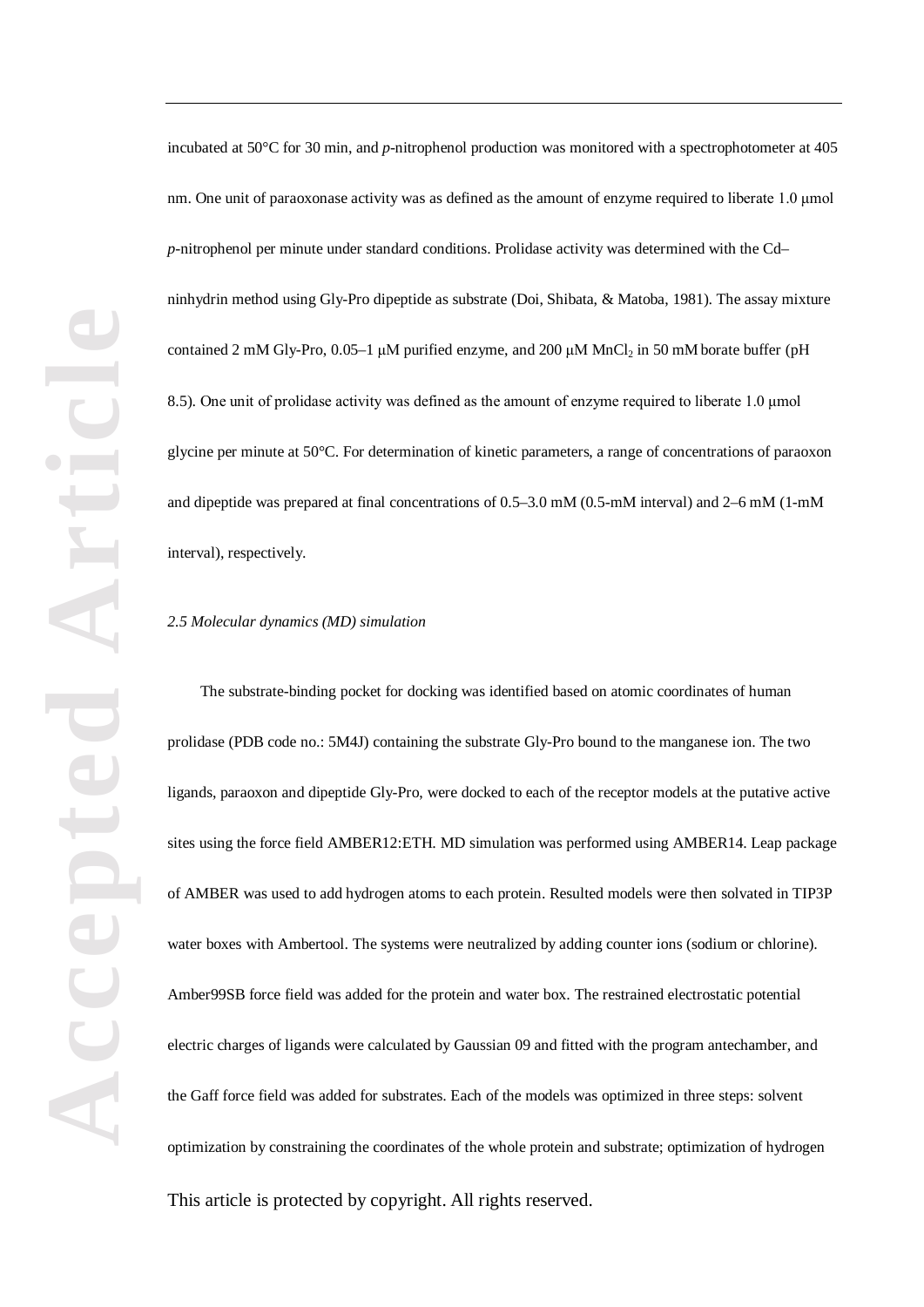atoms of the protein backbone and substrate by constraining other heavy atoms; and final optimization by harmonic constraining of manganese ions. The entire system was equilibrated to 310 K over 10 ps, and pressure was equilibrated to 1 atm over 100 ps. Equilibrated conformations were used as the starting point of a 50-ns dynamic stimulation. A cutoff distance of 12 Å for van de Waals and electrostatic interactions was set for the stimulation process. Structures resulting from the 50-ns MD were used for QM/MM stimulations where manganese ions, substrates, residue Y212, H226, D244, D255, H336, R367, E381, E420, and D45 (chain B) were separated by the PM6 semi-empirical quantum chemical method. QM/MM stimulations ran for 20 ps.

# **3. Results and Discussion**

# *3.1 Engineering of a prolidase for organophosphorus hydrolysis*

We present the crystal structure of enzyme OPAA4301 at 2.6 Å resolution (Table S1) showing an overall structure of a homo-tetramer formed by dimer-of-dimers assembly with H32 symmetry (Fig. S1). The observed oligomeric state of the enzyme is consistent with previous results of gel filtration chromatography (Xiao et al., 2017), and each subunit possesses a highly conserved C-terminal pita-bread fold, where the two ions are separated at the bottom of the active cleft (Fig. 1b). Structural superposition of OPAA from *Alteromonas* sp. JD6.5 (Daczkowski et al., 2015; Vyas, Nickitenko, Rastogi, Shah, & Quiocho, 2010) and human prolidase (Wilk et al., 2017) indicated that the active site residues involved in ion coordination, substrate binding, or leaving-group stabilization are conserved in the concavity of the pita-bread fold (Figs. 1c and S2). Molecular docking of paraoxon (Fig. 1d) and Gly-Pro (Fig. 1e) as well as our previous results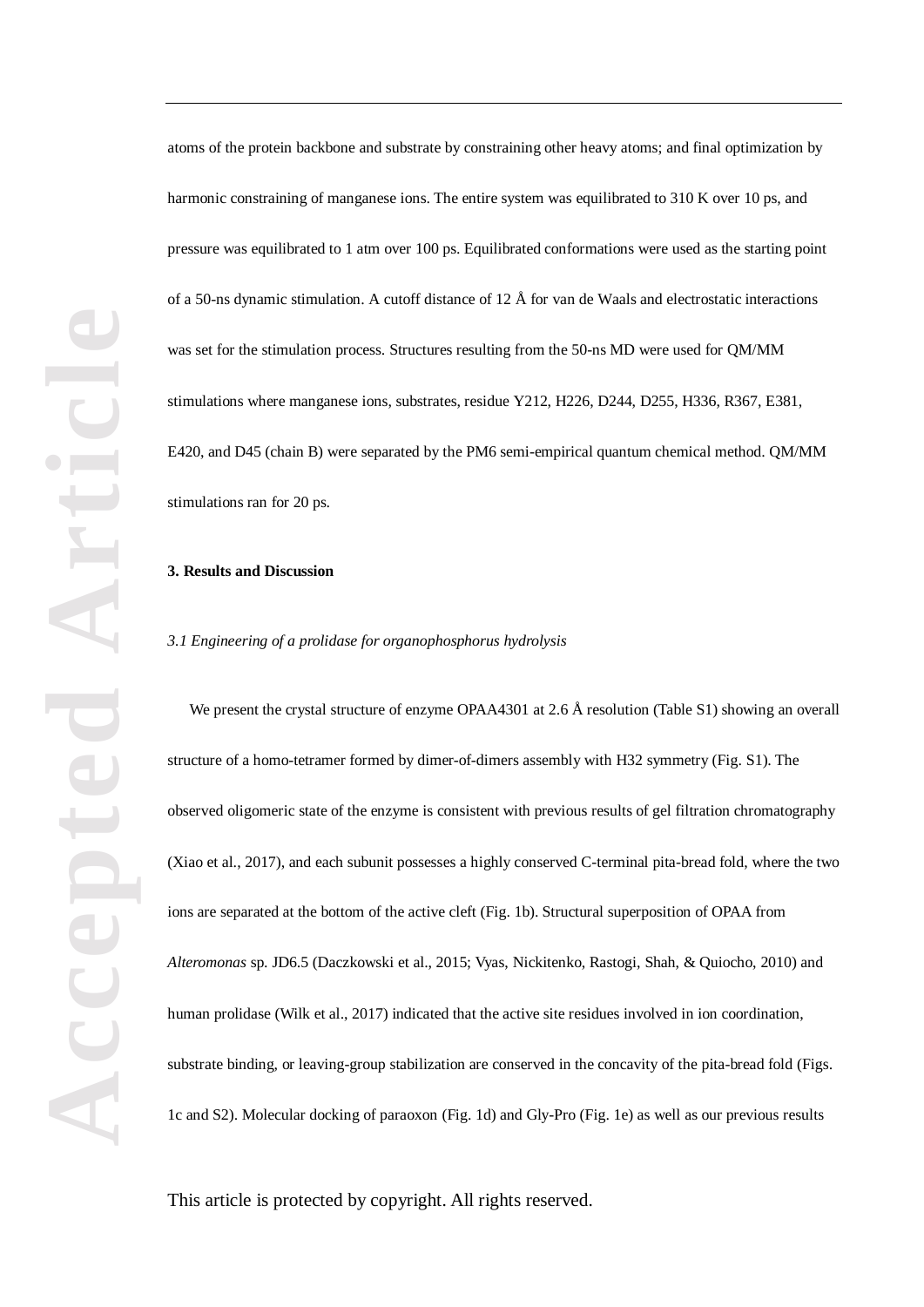of alanine scanning mutagenesis (Xiao et al., 2017) confirmed their roles in substrate binding. The catalytic power of enzymes is attributed to precisely organized active sites that stabilize transition states and lower activation energy (Kraut, Carroll, & Herschlag, 2003; Warshel, 2003), as well as extend networks of outer-shell interactions involved in catalysis by modulating sophisticated active site geometries or tuning Michaelis-complex binding patterns (Miton et al., 2018; Obexer et al., 2017). Hence, we hypothesized that the first-shell residues of the substrate pocket are hot spots for regulating promiscuous catalysis of paraoxon by enzyme OPAA4301.

Saturation mutagenesis (SM) libraries for the 11 conserved substrate binding residues were created and screened for improved paroaxonase activity. Repetitive variants were excluded by gene sequencing, and potential variants were confirmed by comparing the specific activities of purified mutant enzymes with wild-type (WT). A total of 16 hits with single point mutations were obtained from ~4,000 transformants. These mutations were located at five sites: the  $226<sup>th</sup>$  and  $332<sup>th</sup>$  residues, which are responsible for binding the large substituent of the native substrate (proline), the  $45<sup>th</sup>$  residue, which is responsible for binding of the small substituent (glycine), and the  $292<sup>th</sup>$  and  $366<sup>th</sup>$  residues, which are responsible for leaving group stabilization during catalysis (Fig. 1c and S3). Among these, the greatest increase in paraoxon hydrolysis (11.4-fold) was observed for the D45W mutant. Seven of the 16 variants were derived from the SM library of the 226<sup>th</sup> residue and suggested that all but the charged amino acids in the active site were required for paraoxon hydrolysis. We subsequently selected five mutants showing the highest paraoxonase activity at each site (D45W, H226G, H332P, Y292F, and L366F) for combinatorial mutations. Two variants, H226G/H332P within the large binding group and Y292F/L366F within the leaving group, were generated,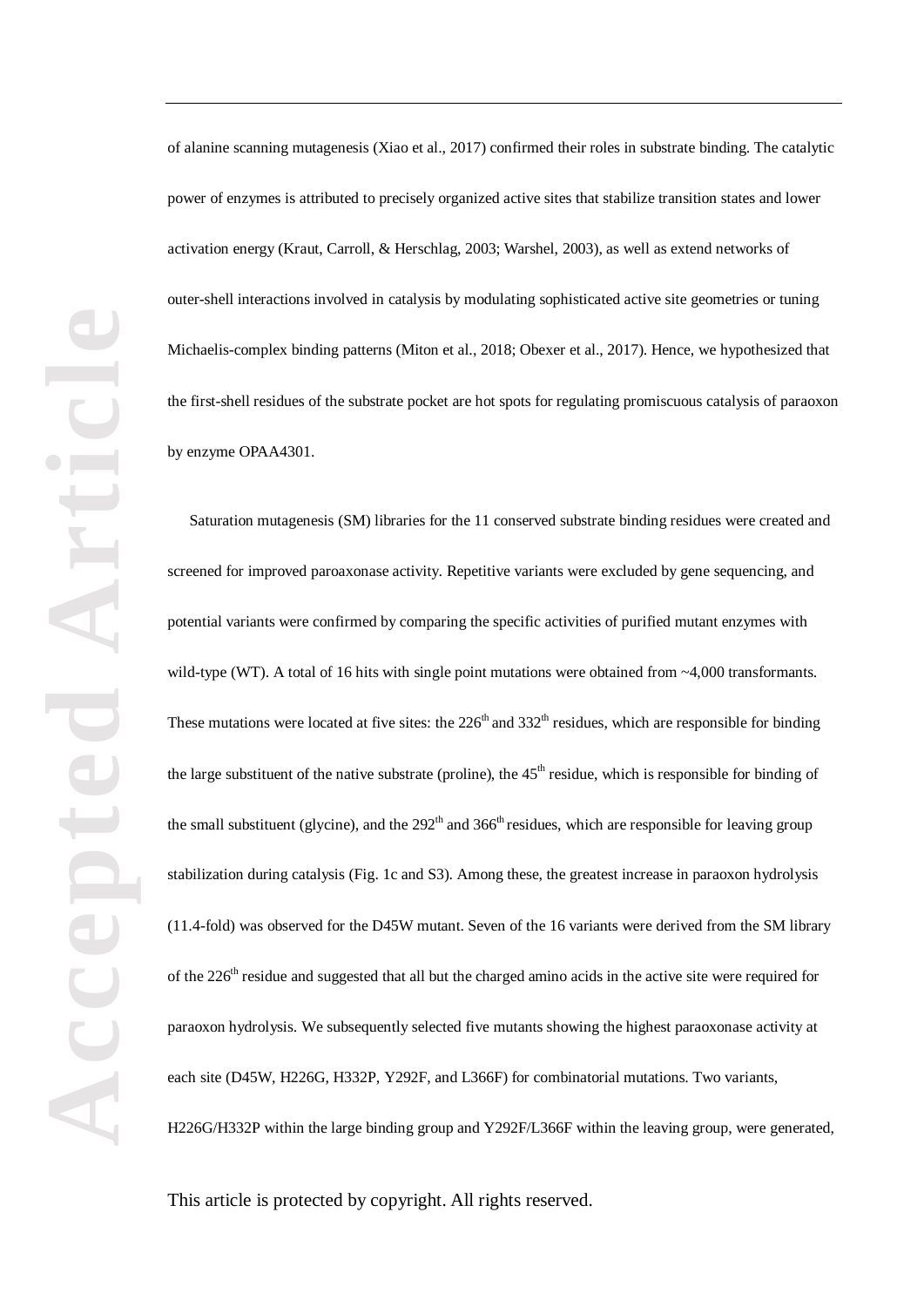resulting in decreased paraoxonase activity by H226G/H332P and a slight increase in activity (1.5-fold) by Y292F/L366F. We chose H226G in the large binding group, D45W in the small binding group, and Y292F/L366F in the leaving group for a further round of combinatorial mutagenesis between substrate-binding groups. Four more variants, including D45W/H226G, H226G/Y292F/L366F, D45W/Y292F/L366F, and D45W/H226G/Y292F/L366F, were generated and characterized, among which D45W/H226G exhibited the greatest (33.8-fold) improvement in specific activity over the WT enzyme (Fig. 2a).

# *3.2 Strong trade-off between native and promiscuous functions*

To accurately quantify the effect of mutations on native and promiscuous activities, we determined and compared the kinetics parameters for both paraoxonase (promiscuous) and prolidase (native) activities of the purified variants. After three rounds of *in vitro* evolution of the substrate pocket of the bacterial prolidase, a final improvement of ~30-fold in promiscuous paraoxonase activity  $(k_{cat}/K_m=2.96\times10^4 \,\mathrm{M}^{-1}\cdot\mathrm{s}^{-1})$ was achieved. The evolved enzyme (D45W/H226G) shared the same  $K<sub>m</sub>$  value with WT enzyme, with the enhanced catalytic efficiency ( $k_{\text{car}}/K_m$ ) for paraoxon mainly attributed to the increased  $k_{\text{cat}}$  value (Fig. 2b). The kinetic properties indicated that mutations at these sites influenced the catalytic process instead of altering the affinity of the enzyme for paraoxon. Interestingly, the mild prolidase activity of the enzyme was sensitive to mutations in the active sites. We detected obvious decreases in  $k_{\text{car}}/K_{\text{m}}$  values for all of the selected mutations in the evolutionary trajectory (Table S2). Double mutations at the  $45<sup>th</sup>$  and  $226<sup>th</sup>$  sites caused the most significant reduction of 43,635-fold on Gly-Pro hydrolysis ( $k_{\text{cat}}/K_{\text{m}}=1.76 \text{ M}^{-1} \cdot \text{s}^{-1}$ ), which was due to the decrease in the  $k_{cat}$  value.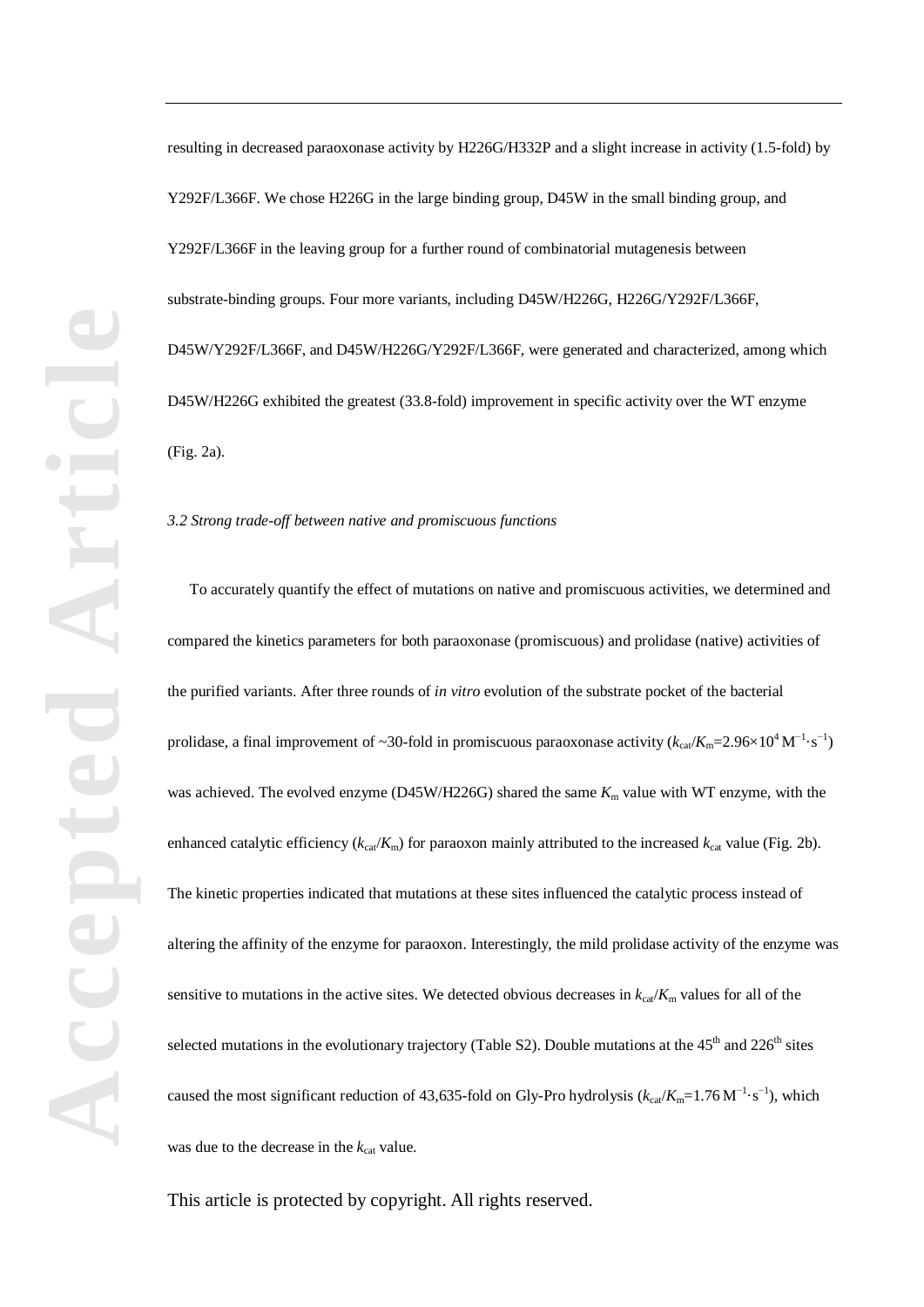Evolutionary optimization of enzymes can reveal contradictory findings regarding multiple properties, such as widely addressed trade-offs concerning the stability and accuracy of catalytic activity (Elias, Wieczorek, Rosenne, & Tawfik, 2014; Tawfik, 2014). The results demonstrated a strong trade-off of native-promiscuous activity for acquisition of new function, as the mutant with strongly improved paraoxonase activity showed negligible prolidase activity. The differential effects of mutations resulting in  $a > 10^6$ -fold change in substrate specificity confirmed the 45<sup>th</sup> and 226<sup>th</sup> residues as highly plastic "gatekeepers" that allow rapid specificity switching from prolidase to paraoxonase. These results are reminiscent of those obtained in arylsulfatase (Bayer, van Loo, & Hollfelder, 2017) and *N*-acetylneuraminic acid lyase (Campeotto et al., 2010), for which all of the substitutions at the target sites reduced their native activities and increased activities toward promiscuous substrates. Previous observations of directed evolution of entire enzyme-coding sequences (Khersonsky & Tawfik, 2010; Miton et al., 2018; Tokuriki et al., 2012) and systematic comparative study between promiscuous members in one superfamily (van Loo et al., 2019) revealed that primary function is robust to mutagenesis while promoting significant increases in new catalytic efficiency. The ability of mutational robustness can be a molecular solution to avoid adaptive conflict during evolution (Nasvall, Sun, Roth, & Andersson, 2012; Sikosek, Chan, & Bornberg-Bauer, 2012; van Loo et al., 2019). Yet, the results of present study reinforced that promiscuous reactions might be less affected by certain mutations relative to native activity, and the rapid transitions in activity and specificity observed in OPAA4301 demonstrated that the chemical function and specificity of an enzyme can be changed with only a few amino acid substitutions.

*3.3 Expanded substrate specificity for organophosphirus*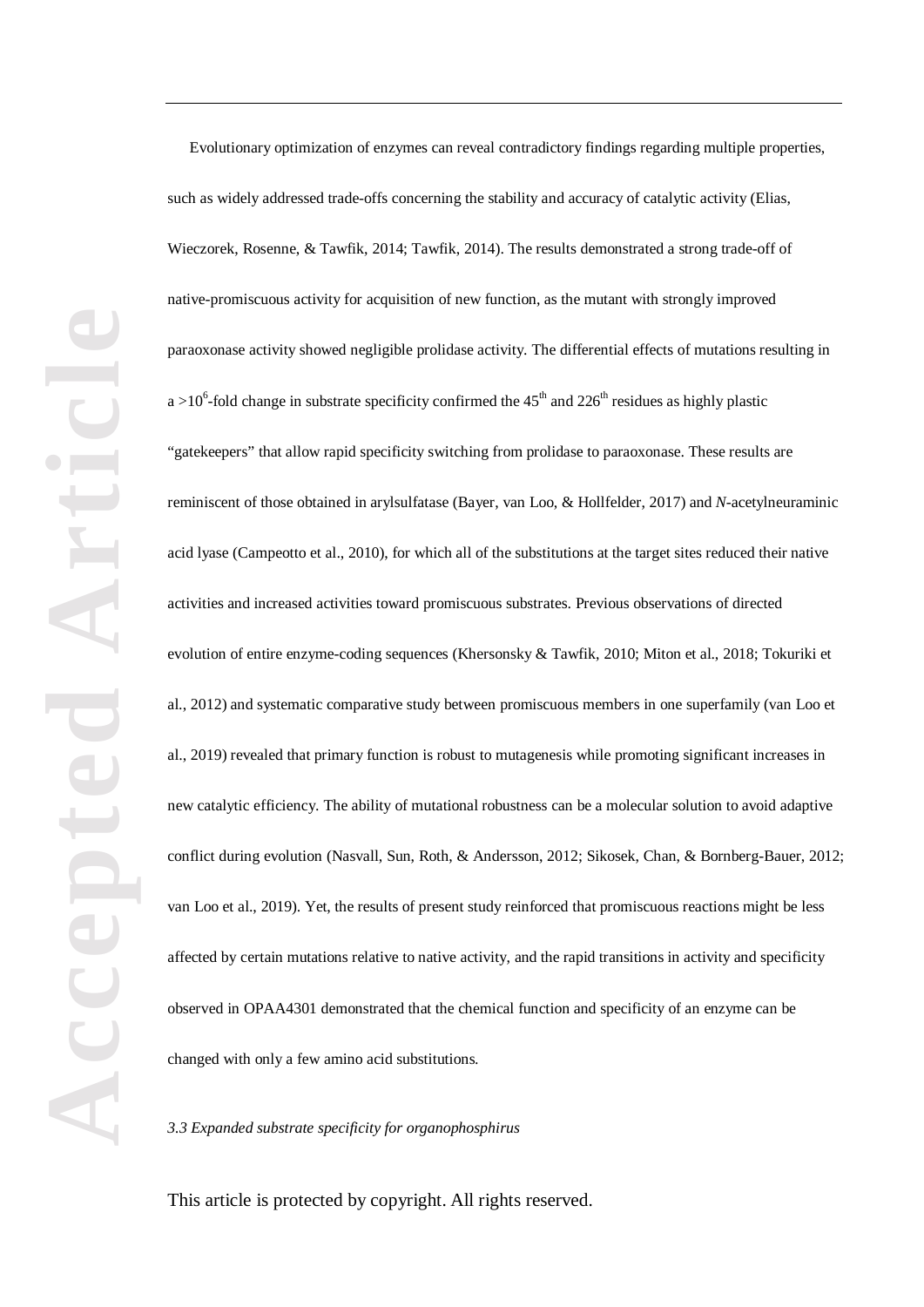A series of 14 organophosphorus compounds with distinct chemical structures was tested as expanded substrates (Fig. 2c and d). All of the compounds are pesticides or flame retardants commercially used worldwide. We evaluated the specific activities of the WT OPAA4301 enzyme and D45W/H226G, with the WT enzyme showing a relatively narrow substrate specificity and undetectable catalytic activity for six of the compounds. The inactivity of the WT enzyme is likely due to the larger leaving-group structures of these compounds that cause steric hindrance. The D45W/H226G variant displayed expanded substrate specificity included all of the tested compounds as substrates. Among these variants, D45W/H226G exhibited 33.8-, 21.4-, and 23.2-fold higher hydrolytic activities for paraoxon, phoxim, and trizaophos, respectively. These results demonstrated that mutations at position 45 and 226 of OPAA4301 enabled the enzyme to accept complex organophosphorus compounds. Thermal-stability analysis of the enzymes provided hints regarding the underlying mechanisms for the broaden substrate specificity. Both the optimal temperature and  $T_{50}^{15}$  values for D45W/H226G decreased (Fig. S4), indicating enhanced flexibility of the active sites. Moreover, structural plasticity of substrate-binding sites might facilitate the entry of larger compounds into the catalytic cleft to initiate the reaction.

*3.4 D45W/H226G reshaped the active pocket of the enzyme*

To investigate the molecular mechanisms responsible for alteration of catalytic specificity caused by the mutations, we solved the crystal structure of D45W/H226G under the same conditions as those for WT, and at a resolution of 2.38 Å. The backbone of the protein shares the same conformations between D45W/H226G and WT, with a root mean square deviation (RMSD) of 0.3 Å, and the position of bound metal ions and binding residues also remained unchanged. However, the active-site conformation appeared This article is protected by copyright. All rights reserved.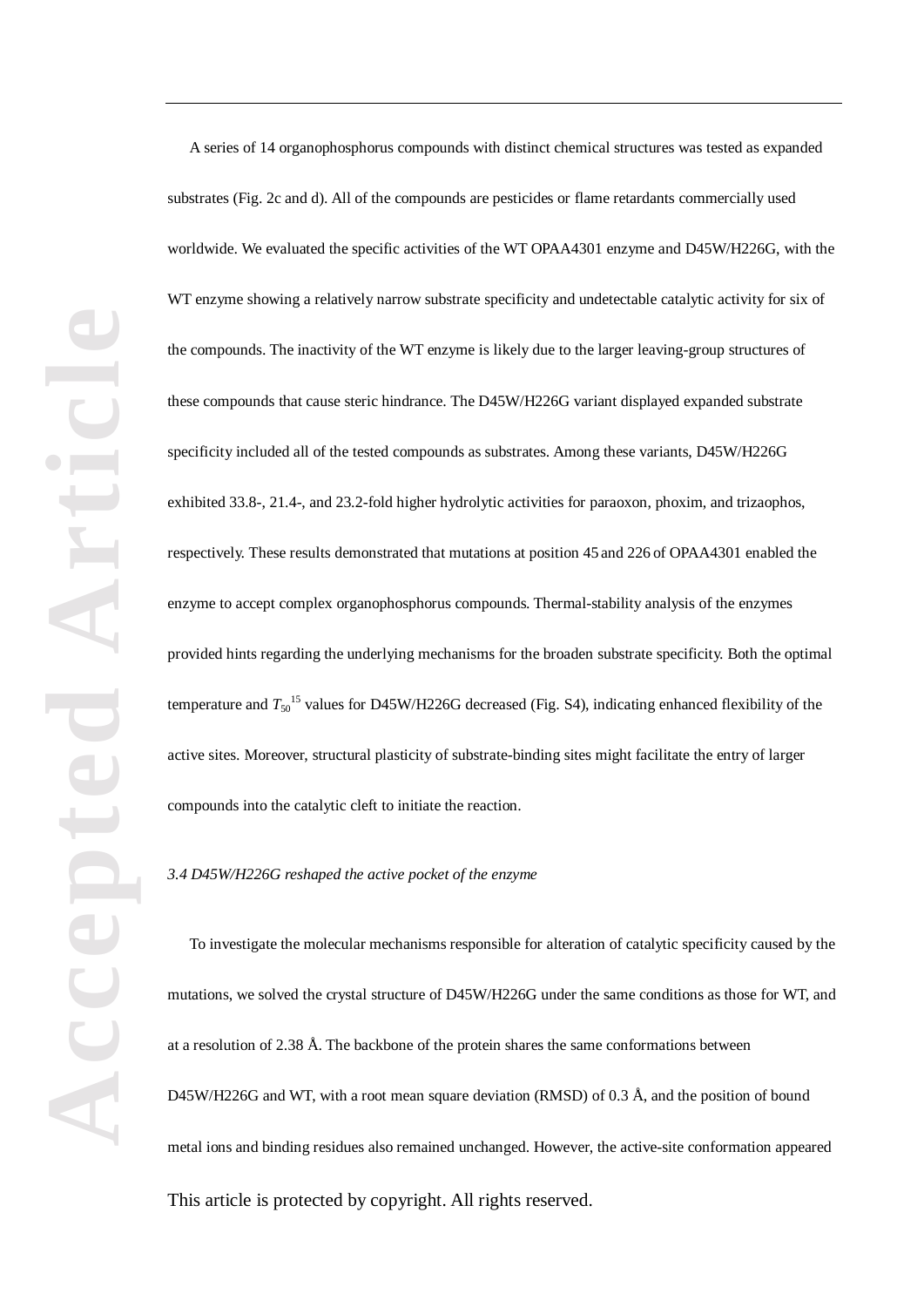altered by mutations of D45W and H226G (Fig. 3a and b). The D45W/H226G mutant possesses a larger active-site volume as compared with that of the WT enzyme ( $\sim$ 4678 Å<sup>3</sup> vs.  $\sim$ 4582 Å<sup>3</sup>), with the R-group of H226G and conformational changes in the  $367<sup>th</sup>$  and  $45<sup>th</sup>$  residues both responsible for enlarging the active-site cavity (Fig. 3c and d). The widened of active-site pocket satisfied the requirement for accommodating bulky substrates and was consistent with the observed broadening substrate specificity toward organophosphorus compounds by the D45W/H226G mutant.

*3.5 Substrate repositioning associated with the switch from prolidase to paraoxonase*

We then performed molecular dynamics (MD) simulations using the enzyme-substrate complexes of WT and D45W/H226G. The protein–ligand complexes were generated by molecular docking, with conventional 50-ns MD simulations first performed to stabilize each complex structure. The variation in RMSD of the backbones was equilibrated near 1.3 Å and 1.5 Å for the WT and D45W/H226G enzymes, respectively (Fig. S5). The higher backbone RMSD indicated greater flexibility of the protein, which was consistent with the experimentally observed reduction in thermal stability and extended substrate specificity induced by the mutations. It is also worth noting that the RMSDs acquired for the substrates during MD simulations agreed with their respective catalytic efficiencies (Fig. S6). The D45W/H226G mutant exhibited extremely low activity toward Gly-Pro, due to its ability to freely re-orientate within the trajectories with much higher RMSD values than those observed for the WT enzyme. By contrast, the catalytic activity of D45W/H226G increased on paraoxon, which remained more stable in the active site, which showed a lower RMSD value than that of the WT enzyme.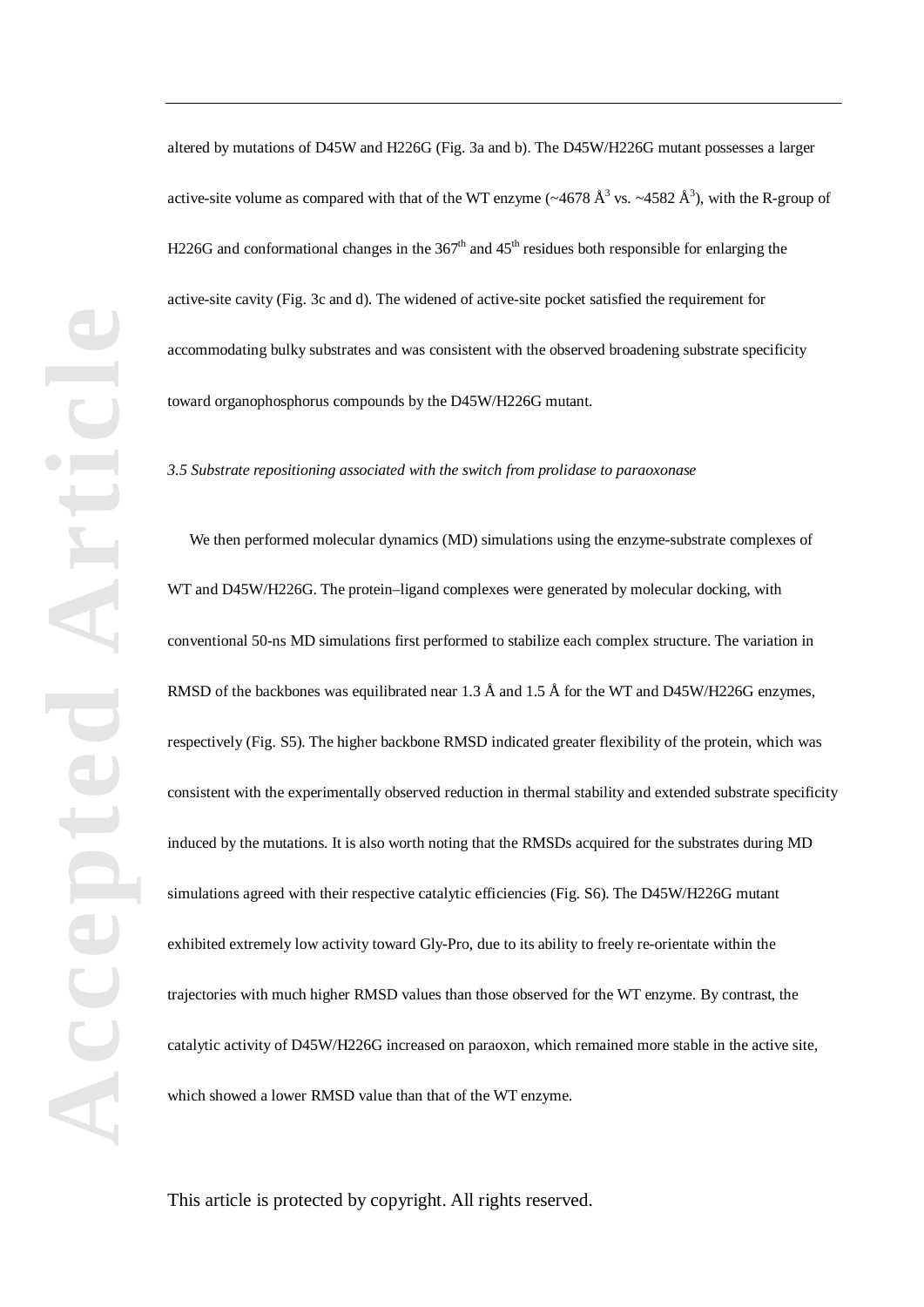We then performed a 20-ps quantum mechanics/molecular mechanics (QM/MM) simulation based on the proposed catalytic mechanisms (Fig. S7) to understand the origin of evolved substrate selectivity. As corroborated by QM/MM simulations, the switch between promiscuous and native reactions can be ascribed to the repositioning of substrate states with respect to the active sites. In the case of paraoxon hydrolysis, the hydrogen-bond interaction between residues D45 and R367 in the WT enzyme was lost due to the D45W mutation, which also introduced steric hindrance with residue R367 (Fig. 4a). Additionally, the R367 side chain displayed an altered conformation that tended to attract the nitryl group of paraoxon via a hydrogen bond. Moreover, the disappearance of the π-π-stacking effect between the imidazole group of the histidine and the nitro-phenol ring of paraoxon following H226G substitution contributed to the repositioning of paraoxon. Therefore, the in-line positioning of WT between hydroxide and phosphorus centers was optimized by evolution (angle OH-P-O<sub>LG</sub>  $\sim$  160 $\degree$  in WT vs.  $\sim$  164 $\degree$  in D45W/H226G). Moreover, the substrate paraoxon is comparatively shifted by 0.23-Å closer to the OH attacking phosphotriester bond (OH-P, from 3.07 to 2.84 Å), which was 0.14-Å closer to the manganese ion (MnA-O<sub>P</sub>, from 2.33 to 2.19 Å) (Fig. 4b). Shortened distances between substrate and key active-site residues can facilitate the formation of efficient Michaelis complexes with paraoxon for enhanced catalysis. In the case of Gly-Pro hydrolysis, the D45W and H226G mutations weakened interactions between Gly-Pro and the enzyme. For the WT enzyme, the carboxyl group of Gly-Pro interacts with R367 and H226 by hydrogen bonding, with this interaction absent from D45W/H226G (Fig. 4c). Additionally, the distances of both active OH groups to the carbon atom of the peptide bond (from 2.76 to 2.91 Å) and the MnA ion to the oxygen atom of the peptide bond (from 2.19 to 2.28 Å) increased in the D45W/H226G mutant (Fig. 4d).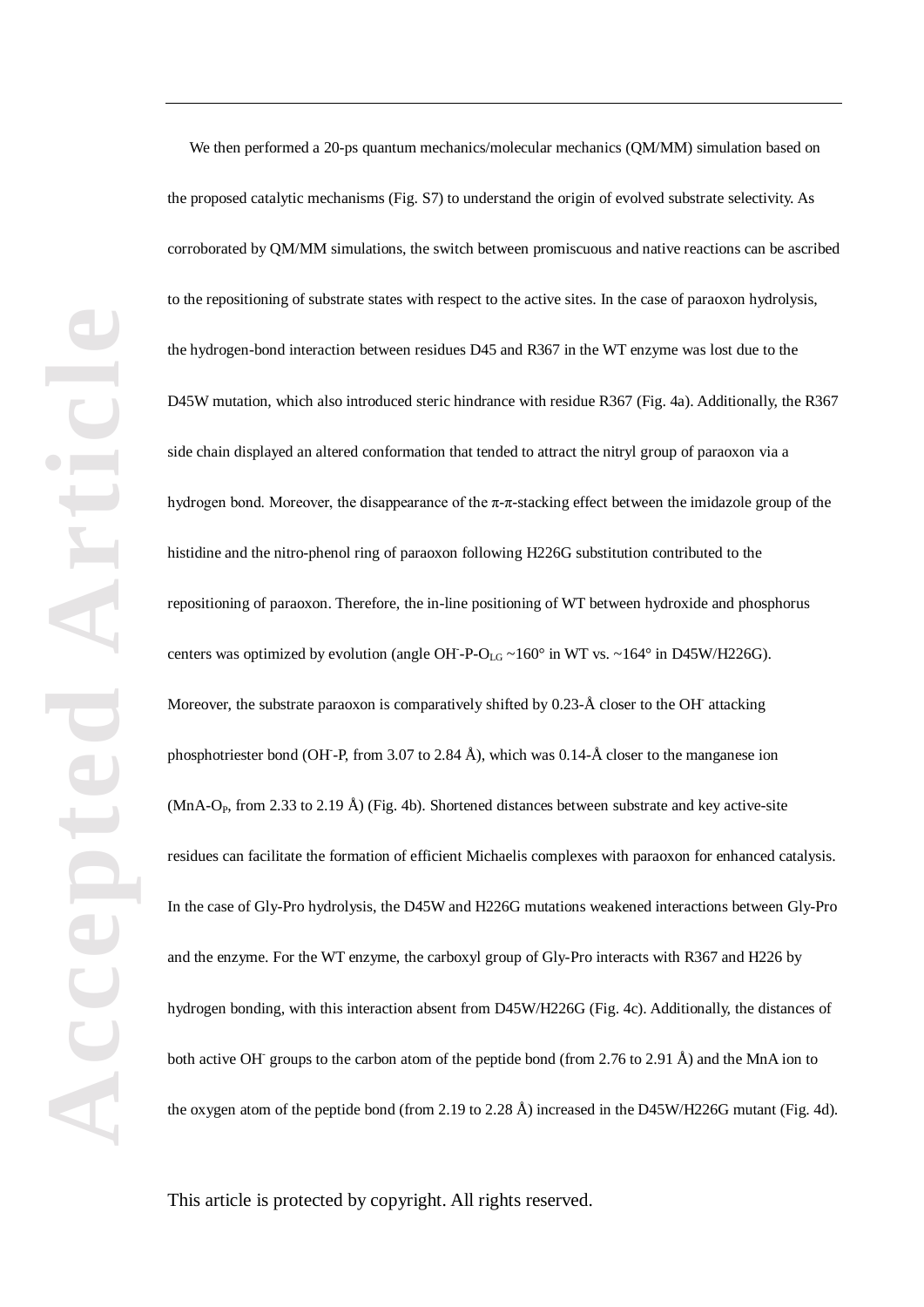The origins of enzyme promiscuity and the underlying mechanisms associated with how new catalysis evolves have garnered increased attention due to their theoretical and practical importance. The theory of conformational diversity of enzymes was proposed as a facilitator of catalytic promiscuity (Henzler-Wildman & Kern, 2007; Honaker, Acchione, Sumida, & Atkins, 2011), and directed evolution can enrich the small fraction of conformers interacting with promiscuous substrates to generate new conformational equilibria (Campbell et al., 2016; Ma & Nussinov, 2016). Contrary to expectations, we did not observe obvious shifts in equilibrium *via* dynamic conformational populations between the WT and D45W/H226G enzymes by principal component analysis. Nevertheless, we found that substrate positioning caused by the reshaped active site was responsible for the catalytic selectivity of enzymes. Our finding was consistent with that of another study applying directed evolution of sulfatase for phosphonate hydrolysis leading to an efficient charge offset in transition state (Miton et al., 2018). The distances and reaction angles of the substrates to facilitate formation of the nucleophile hydroxide correlated with catalytic efficiency, thereby providing evidence of the formation of new enzyme-substrate complexes supporting increases in catalytic efficiency.

# **4. Conclusion**

In summary, we performed laboratory evolution of a bacterial prolidase to acquire enhanced promiscuous paraoxonase activity, and revealed a "strong negative trade-off" pattern in the acquisition of new catalytic activity. The evolved enzyme possessed a specificity switch of  $>10^6$ -fold, with a 30-fold increase in promiscuous activity and a 40,000-fold decrease in native activity. Additionally, the D45W/H226G mutant exhibited expanded substrate specificity toward organophosphorus compounds. This article is protected by copyright. All rights reserved.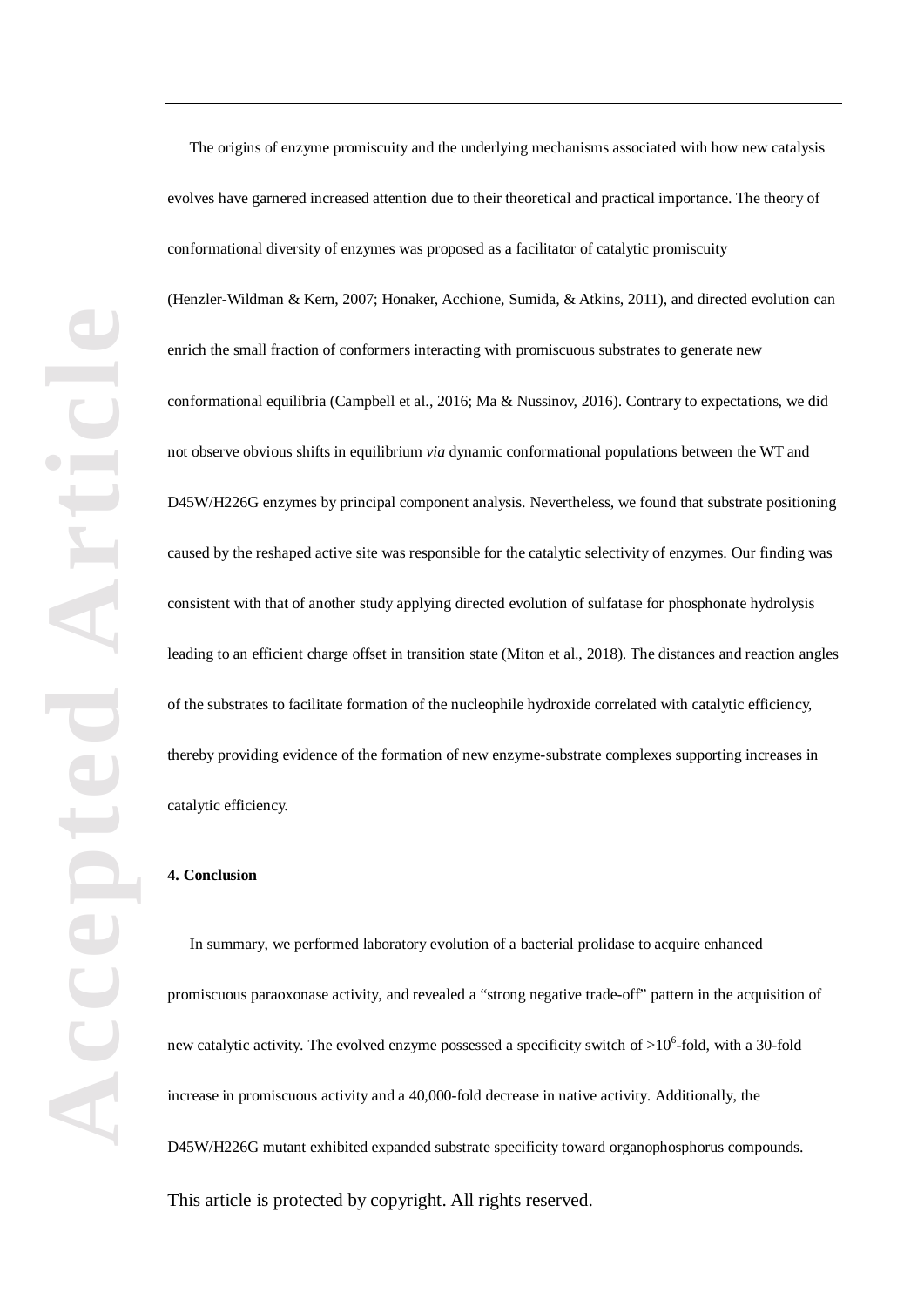Based on analyses of the crystal structural and QM/MM simulations, we proposed that the reshaped active site can perturb substrate positioning to facilitate rapid transition between native and promiscuous catalysis. This study promotes understanding of molecular determinants of enzyme promiscuity and catalytic selectivity.

#### **Acknowledgement**

This work was supported by the "Strategic Priority Research Program" of the Chinese Academy of Sciences (XDA13020301); Science and Technology Project of Guangzhou (201904010165); Guangdong Natural Science Foundation (2019A1515011629); Key Special Project for Introduced Talents Team of Southern Marine Science and Engineering Guangdong Laboratory (Guangzhou) (GML2019ZD0402), National Natural Science Foundation of China (41406193); and Administration of Ocean and Fisheries of Guangdong Province (GD2012-D01-002). We thank Professor Changsheng Zhang (South China Sea Institue of Oceanology, CAS) for advice, Liping Zhang (South China Sea Institue of Oceanology, CAS) and Yuqun Xu (Southern University of Science and Technology) for crystallographic support.

# **References**

Adams, P. D., Afonine, P. V., Bunkoczi, G., Chen, V. B., Davis, I. W., Echols, N.,... Zwart, P. H. (2010). PHENIX: a comprehensive Python-based system for macromolecular structure solution. *Acta Crystallographica. Section D: Biological Crystallography, 66*(2), 213-221. doi:10.1107/S0907444909052925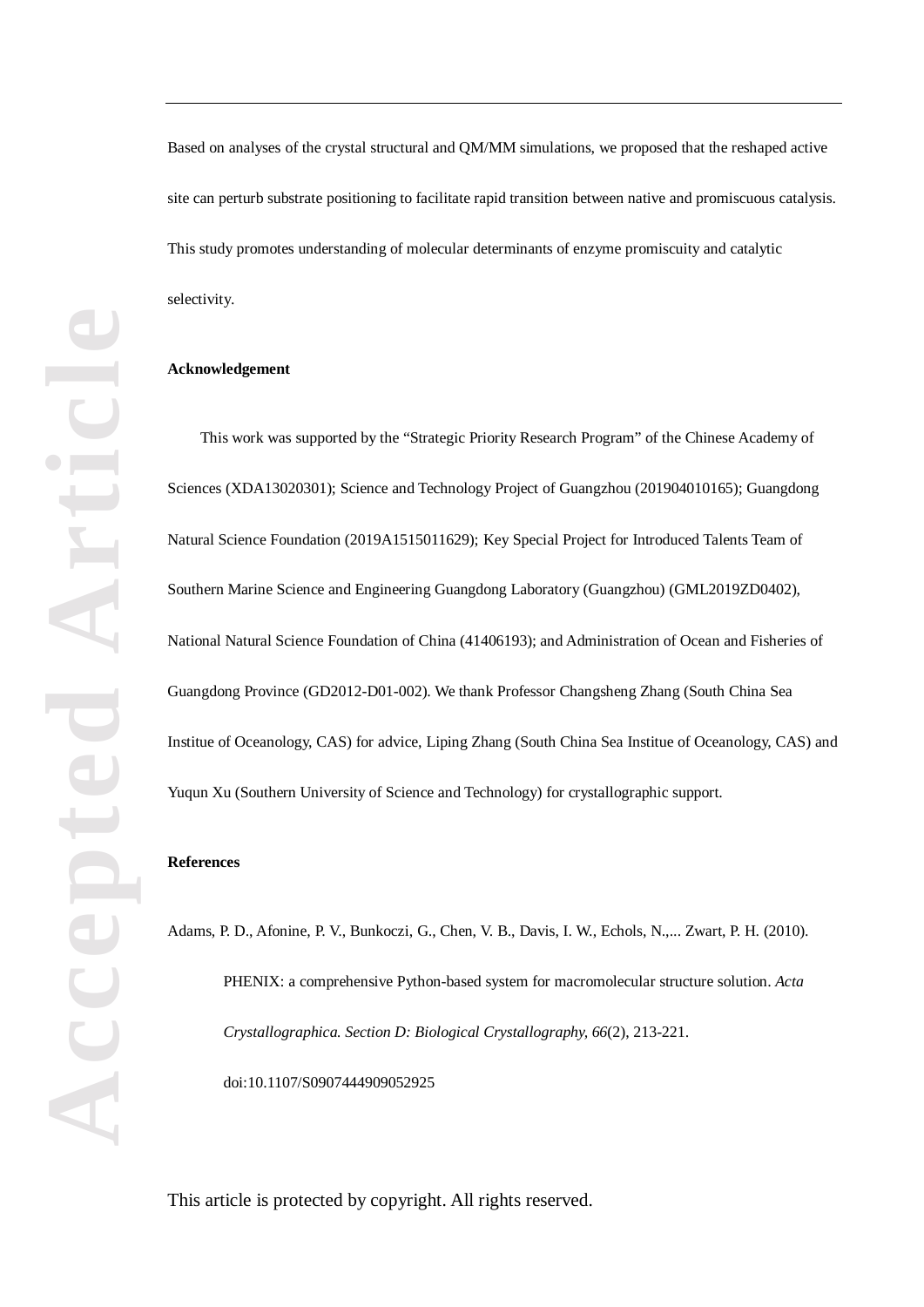Bayer, C. D., van Loo, B., & Hollfelder, F. (2017). Specificity effects of amino acid substitutions in promiscuous hydrolases: context-dependence of catalytic residue contributions to local fitness landscapes in nearby sequence space. *ChemBioChem, 18*(11), 1001-1015. doi:10.1002/cbic.201600657

Brown, D. W., Schaab, M. R., Birmingham, W. R., & Armstrong, R. N. (2009). Evolution of the antibiotic resistance protein, FosA, is linked to a catalytically promiscuous progenitor. *Biochemistry, 48*(9), 1847-1849. doi:10.1021/bi900078q

Campbell, E., Kaltenbach, M., Correy, G. J., Carr, P. D., Porebski, B. T., Livingstone, E. K.,... Jackson, C. J. (2016). The role of protein dynamics in the evolution of new enzyme function. *Nature Chemical Biology, 12*(11), 944-950. doi:10.1038/nchembio.2175

Campeotto, I., Bolt, A. H., Harman, T. A., Dennis, C., Trinh, C. H., Phillips, S. E. V.,... Berry, A. (2010). Structural insights into substrate specificity in variants of N-acetylneuraminic acid lyase produced by directed evolution. *Journal of Molecular Biology, 404*(1), 56-69. doi:10.1016/j.jmb.2010.08.008

Cheng, T. C., Harvey, S. P., & Stroup, A. N. (1993). Purification and properties of a highly active organophosphorus acid anhydrolase from *Alteromonas undina*. *Appllied and Environmental Microbiology, 59*(9), 3138-3140. doi: 10.1128/AEM.59.9.3138-3140.1993

Copley, S. D. (2009). Evolution of efficient pathways for degradation of anthropogenic chemicals. *Nature Chemical Biology, 5*(8), 559-566. doi:10.1038/nchembio.197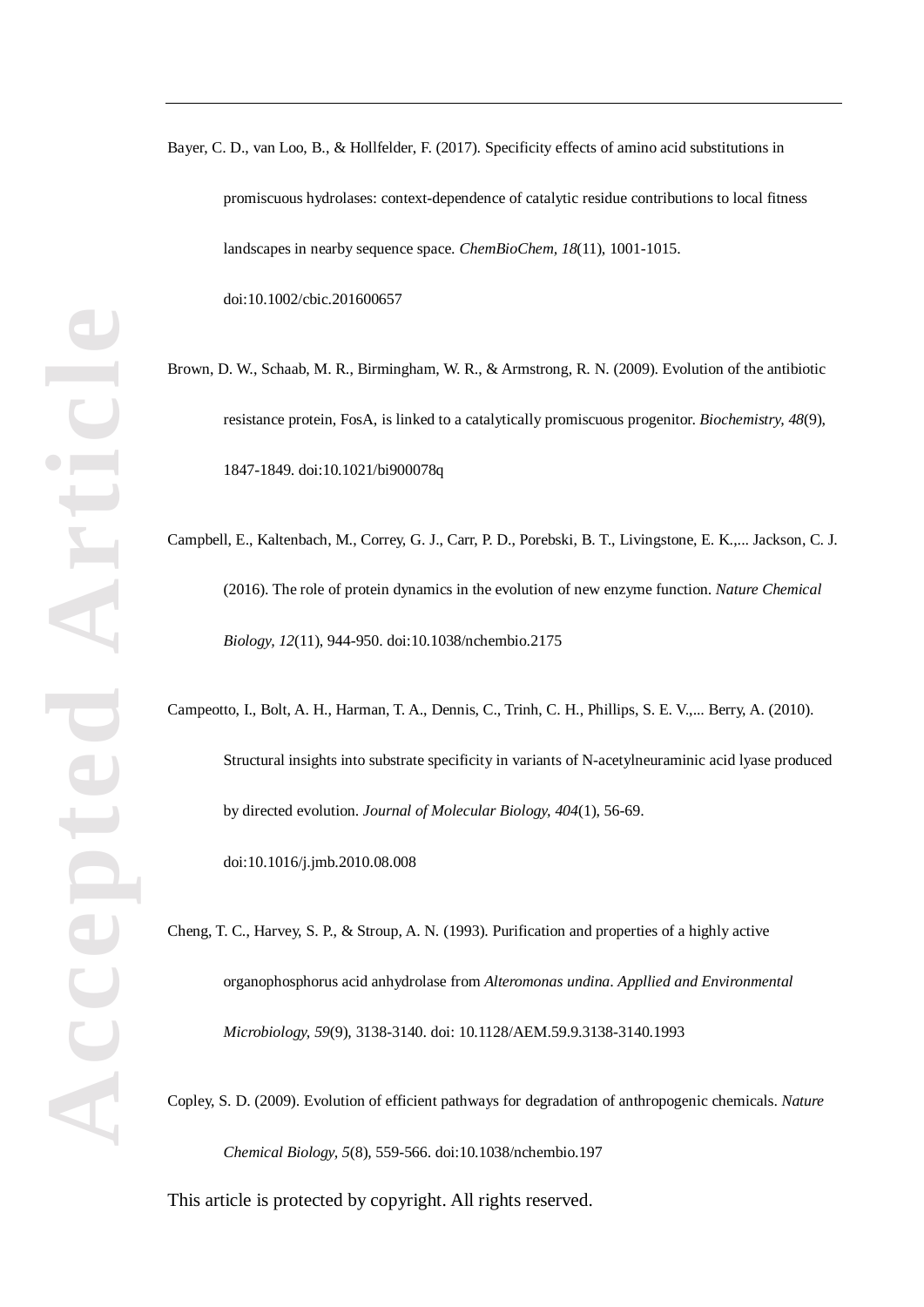Daczkowski, C. M., Pegan, S. D., & Harvey, S. P. (2015). Engineering the organophosphorus acid anhydrolase enzyme for increased catalytic efficiency and broadened stereospecificity on Russian VX. *Biochemistry, 54*(41), 6423-6433. doi:10.1021/acs.biochem.5b00624

Doi, E., Shibata, D., & Matoba, T. (1981). Modified colorimetric ninhydrin methods for peptidase assay. *Analytical Biochemistry, 118*(1), 173-184. doi: 10.1016/0003-2697(81)90175-5

Elias, M., Wieczorek, G., Rosenne, S., & Tawfik, D. S. (2014). The universality of enzymatic rate-temperature dependency. *Trends in Biochemical Sciences, 39*(1), 1-7. doi:DOI 10.1016/j.tibs.2013.11.001

Emsley, P., & Cowtan, K. (2004). Coot: model-building tools for molecular graphics. *Acta Crystallographica. Section D: Biological Crystallography, 60*(12), 2126-2132. doi:10.1107/S0907444904019158

Henzler-Wildman, K., & Kern, D. (2007). Dynamic personalities of proteins. *Nature, 450*(7172), 964-972. doi:10.1038/nature06522

Hiblot, J., Gotthard, G., Chabriere, E., & Elias, M. (2012). Characterisation of the organophosphate hydrolase catalytic activity of SsoPox. *Scientific Reports, 2*, 779. doi:10.1038/srep00779

Honaker, M. T., Acchione, M., Sumida, J. P., & Atkins, W. M. (2011). Ensemble perspective for catalytic promiscuity: calorimetric analysis of the active site conformational landscape of a detoxification enzyme. *Journal of Biological Chemistry, 286*(49), 42770-42776. doi:10.1074/jbc.M111.304386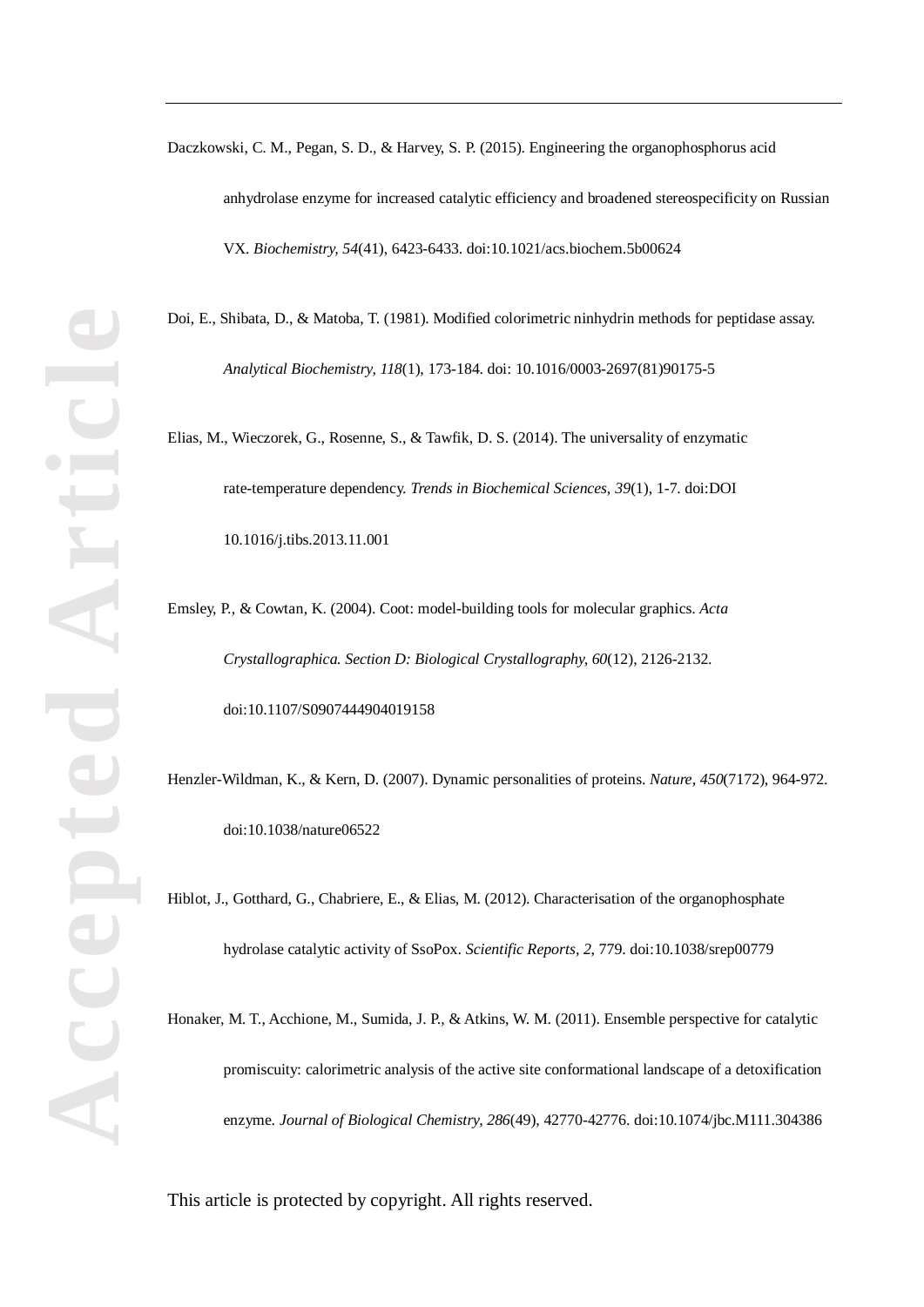Kabsch, W. (2010). Integration, scaling, space-group assignment and post-refinement. *Acta Crystallographica. Section D: Biological Crystallography, 66*(2), 133-144. doi:10.1107/S0907444909047374

Khersonsky, O., & Tawfik, D. S. (2010). Enzyme promiscuity: a mechanistic and evolutionary perspective. *Annual Review of Biochemistry, 79*, 471-505. doi:10.1146/annurev-biochem-030409-143718

Kraut, D. A., Carroll, K. S., & Herschlag, D. (2003). Challenges in enzyme mechanism and energetics. *Annual Review of Biochemistry, 72*, 517-571. doi:10.1146/annurev.biochem.72.121801.161617

Ma, B., & Nussinov, R. (2016). Protein dynamics: Conformational footprints. *Nature Chemical Biology, 12*(11), 890-891. doi:10.1038/nchembio.2212

McCoy, A. J., Grosse-Kunstleve, R. W., Adams, P. D., Winn, M. D., Storoni, L. C., & Read, R. J. (2007). Phaser crystallographic software. *Journal of Appllied Crystallography, 40*(4), 658-674. doi:10.1107/S0021889807021206

Miton, C. M., Jonas, S., Fischer, G., Duarte, F., Mohamed, M. F., van Loo, B.,... Hollfelder, F. (2018). Evolutionary repurposing of a sulfatase: A new Michaelis complex leads to efficient transition state charge offset. *Proceedings of the Nnational Academy of Sciences of the United States of America, 115*(31), 7293-7302. doi:10.1073/pnas.1607817115

Murshudov, G. N., Skubak, P., Lebedev, A. A., Pannu, N. S., Steiner, R. A., Nicholls, R. A.,... Vagin, A. A. (2011). REFMAC5 for the refinement of macromolecular crystal structures. *Acta*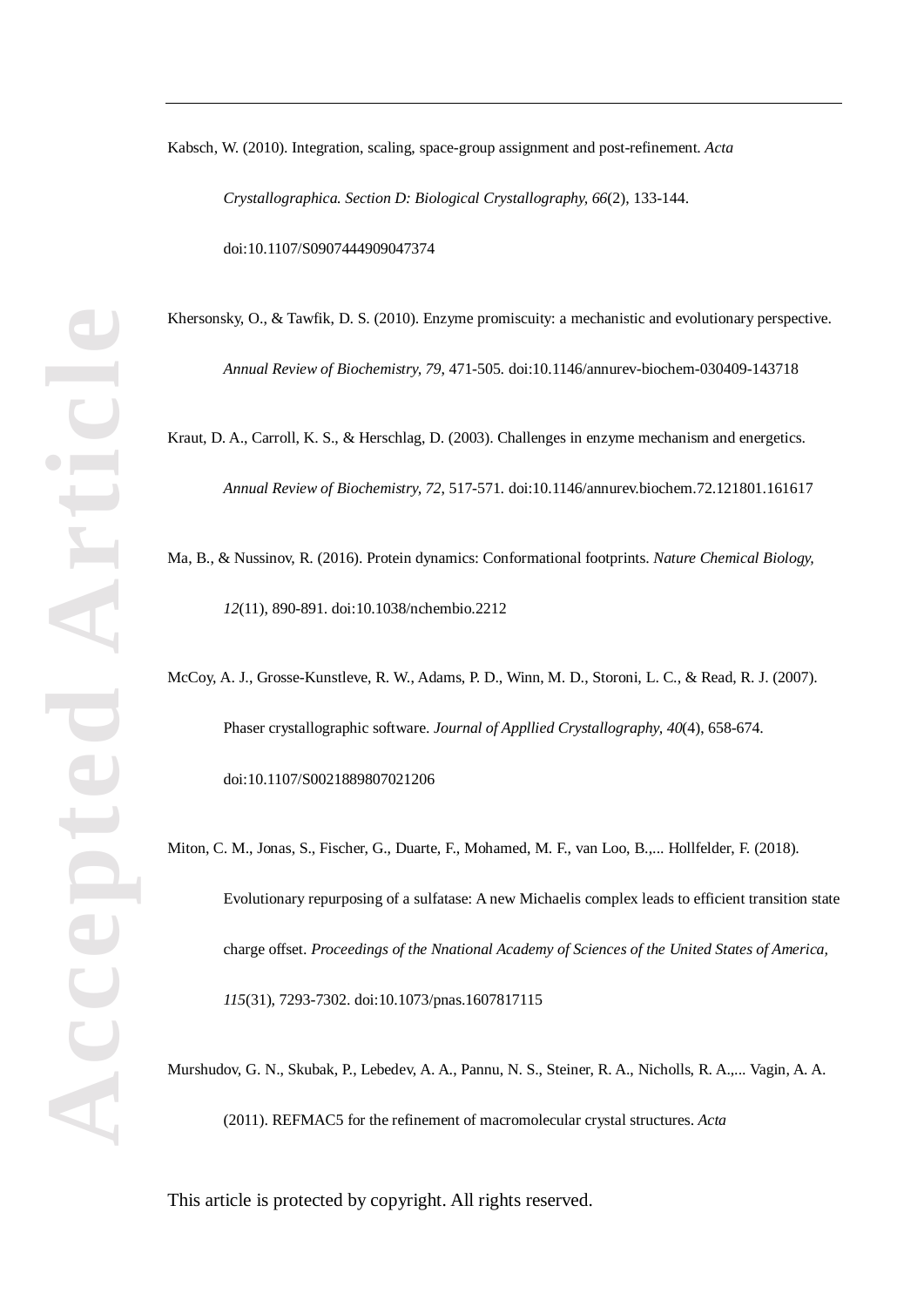*Crystallographica. Section D: Biological Crystallography, 67*(4), 355-367. doi:10.1107/S0907444911001314

Nasvall, J., Sun, L., Roth, J. R., & Andersson, D. I. (2012). Real-time evolution of new genes by innovation, amplification, and divergence. *Science, 338*(6105), 384-387. doi:10.1126/science.1226521

Nobeli, I., Favia, A. D., & Thornton, J. M. (2009). Protein promiscuity and its implications for biotechnology. *Nature Biotechnology, 27*(2), 157-167. doi:10.1038/nbt1519

Obexer, R., Godina, A., Garrabou, X., Mittl, P. R., Baker, D., Griffiths, A. D., & Hilvert, D. (2017). Emergence of a catalytic tetrad during evolution of a highly active artificial aldolase. *Nature Chemistry, 9*(1), 50-56. doi:10.1038/nchem.2596

Pandya, C., Farelli, J. D., Dunaway-Mariano, D., & Allen, K. N. (2014). Enzyme Promiscuity: Engine of Evolutionary Innovation. *Journal of Biological Chemistry, 289*(44), 30229-30236. doi:10.1074/jbc.R114.572990

Sikosek, T., Chan, H. S., & Bornberg-Bauer, E. (2012). Escape from Adaptive Conflict follows from weak functional trade-offs and mutational robustness. *Proceedings of the Nnational Academy of Sciences of the United States of America, 109*(37), 14888-14893. doi:10.1073/pnas.1115620109

Stepankova, A., Duskova, J., Skalova, T., Hasek, J., Koval', T., Ostergaard, L. H., & Dohnalek, J. (2013).

Organophosphorus acid anhydrolase from Alteromonas macleodii: structural study and functional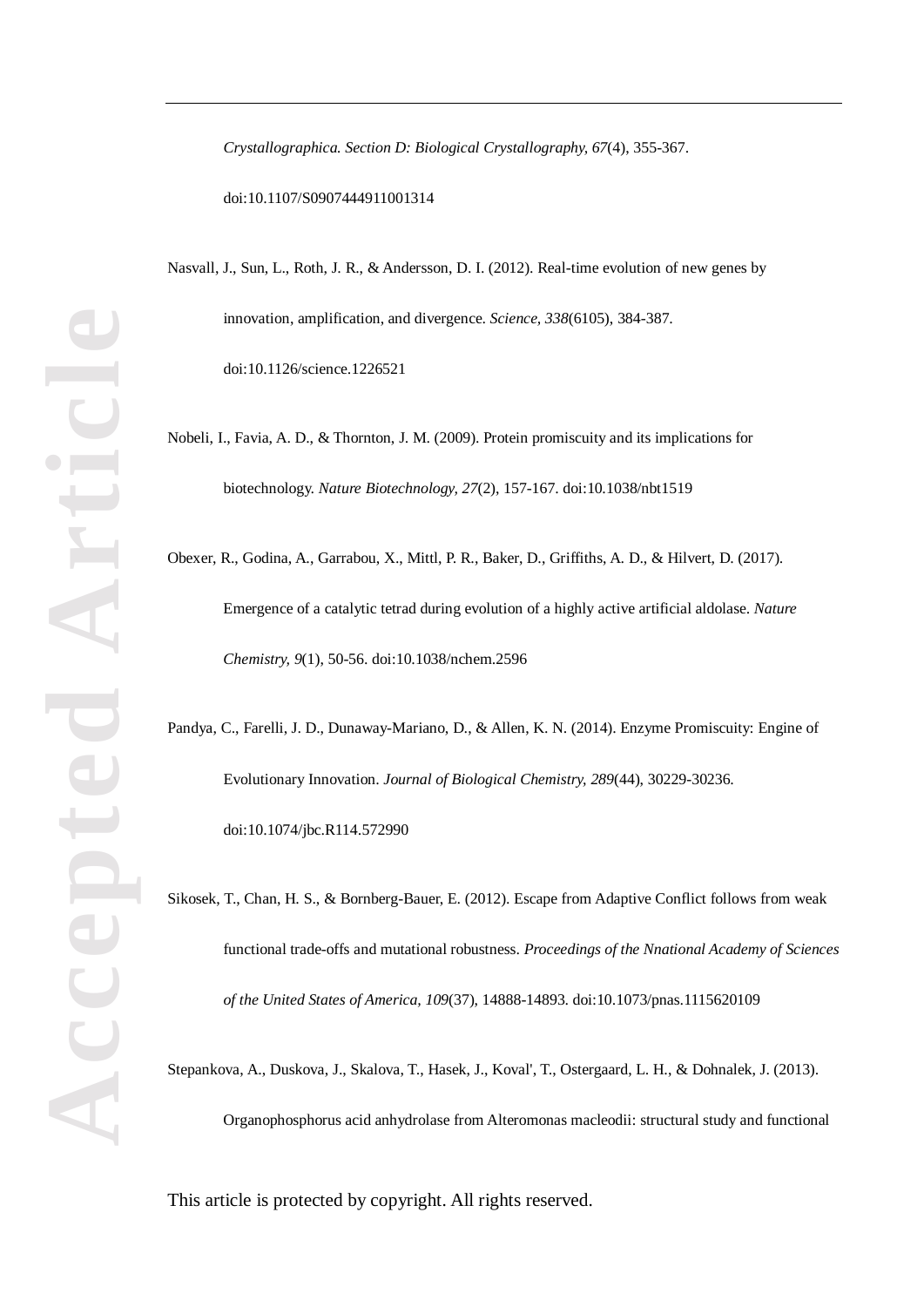relationship to prolidases. *Acta Crystallographica Section F-Structural Biology and Crystallization Communications, 69*, 346-354. doi:Doi 10.1107/S1744309113002674

Tawfik, D. S. (2014). Accuracy-rate tradeoffs: how do enzymes meet demands of selectivity and catalytic efficiency? *Current Opinion in Chemical Biology, 21*, 73-80. doi:10.1016/j.cbpa.2014.05.008

Theriot, C. M., Du, X. L., Tove, S. R., & Grunden, A. M. (2010). Improving the catalytic activity of hyperthermophilic *Pyrococcus* prolidases for detoxification of organophosphorus nerve agents over a broad range of temperatures. *Applied Microbiology and Biotechnology, 87*(5), 1715-1726. doi: 10.1007/s00253-010-2614-3

Tokuriki, N., Jackson, C. J., Afriat-Jurnou, L., Wyganowski, K. T., Tang, R., & Tawfik, D. S. (2012). Diminishing returns and tradeoffs constrain the laboratory optimization of an enzyme. *Nature Communications, 3*, 1257. doi:10.1038/ncomms2246

Toth-Petroczy, A., & Tawfik, D. S. (2014). The robustness and innovability of protein folds. *Current Opinion in Structural Biology, 26*, 131-138. doi:10.1016/j.sbi.2014.06.007

van Loo, B., Bayer, C. D., Fischer, G., Jonas, S., Valkov, E., Mohamed, M. F.,... Hollfelder, F. (2019). Balancing specificity and promiscuity in enzyme evolution: multidimensional activity transitions in the alkaline phosphatase superfamily. *Journal of the American Chemical Society, 141*(1), 370-387. doi:10.1021/jacs.8b10290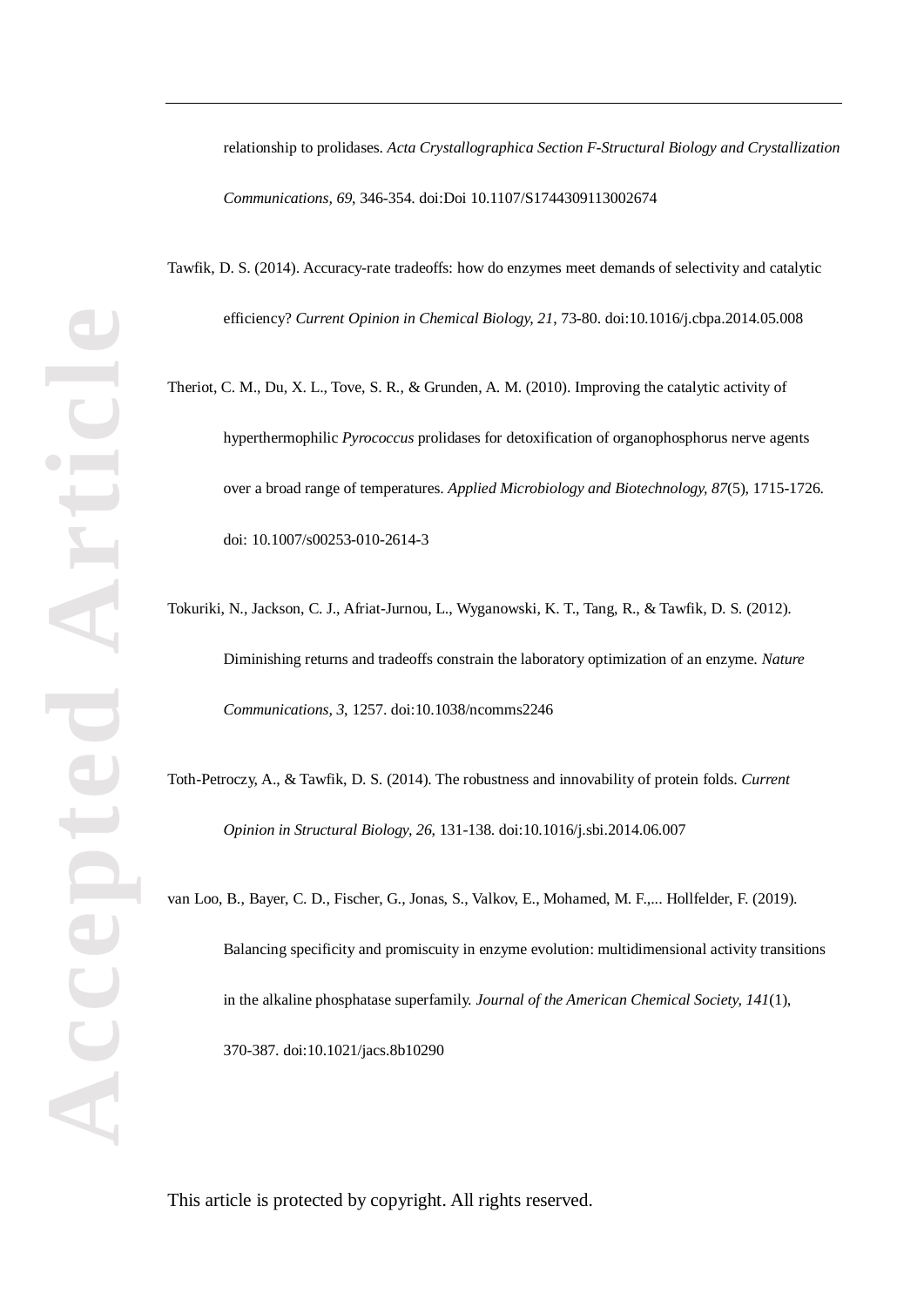- Vyas, N. K., Nickitenko, A., Rastogi, V. K., Shah, S. S., & Quiocho, F. A. (2010). Structural insights into the dual activities of the nerve agent degrading organophosphate anhydrolase/prolidase. *Biochemistry, 49*(3), 547-559. doi:10.1021/bi9011989
- Wang, S. H., Zhi, Q. W., & Sun, M. J. (2005). Purification and characterization of recombinant human liver prolidase expressed in Saccharomyces cerevisiae. *Archives of Toxicology, 79*(5), 253-259. doi:10.1007/s00204-004-0634-4
- Warshel, A. (2003). Computer simulations of enzyme catalysis: methods, progress, and insights. *Annual Review of Biophysics and Biomolecular Structure, 32*, 425-443.
	- doi:10.1146/annurev.biophys.32.110601.141807
- Wilk, P., Uehlein, M., Kalms, J., Dobbek, H., Mueller, U., & Weiss, M. S. (2017). Substrate specificity and reaction mechanism of human prolidase. *FEBS Journal, 284*(17), 2870-2885. doi:10.1111/febs.14158
- Xiao, Y. Z., Yang, J., Tian, X. P., Wang, X. X., Li, J., Zhang, S., & Long, L. J. (2017). Biochemical basis for hydrolysis of organophosphorus by a marine bacterial prolidase. *Process Biochemistry, 52*, 141-148. doi:10.1016/j.procbio.2016.10.008
- Zheng, L., Baumann, U., & Reymond, J. L. (2004). An efficient one-step site-directed and site-saturation mutagenesis protocol. *Nucleic Acids Research, 32*(14), e115. doi:10.1093/nar/gnh110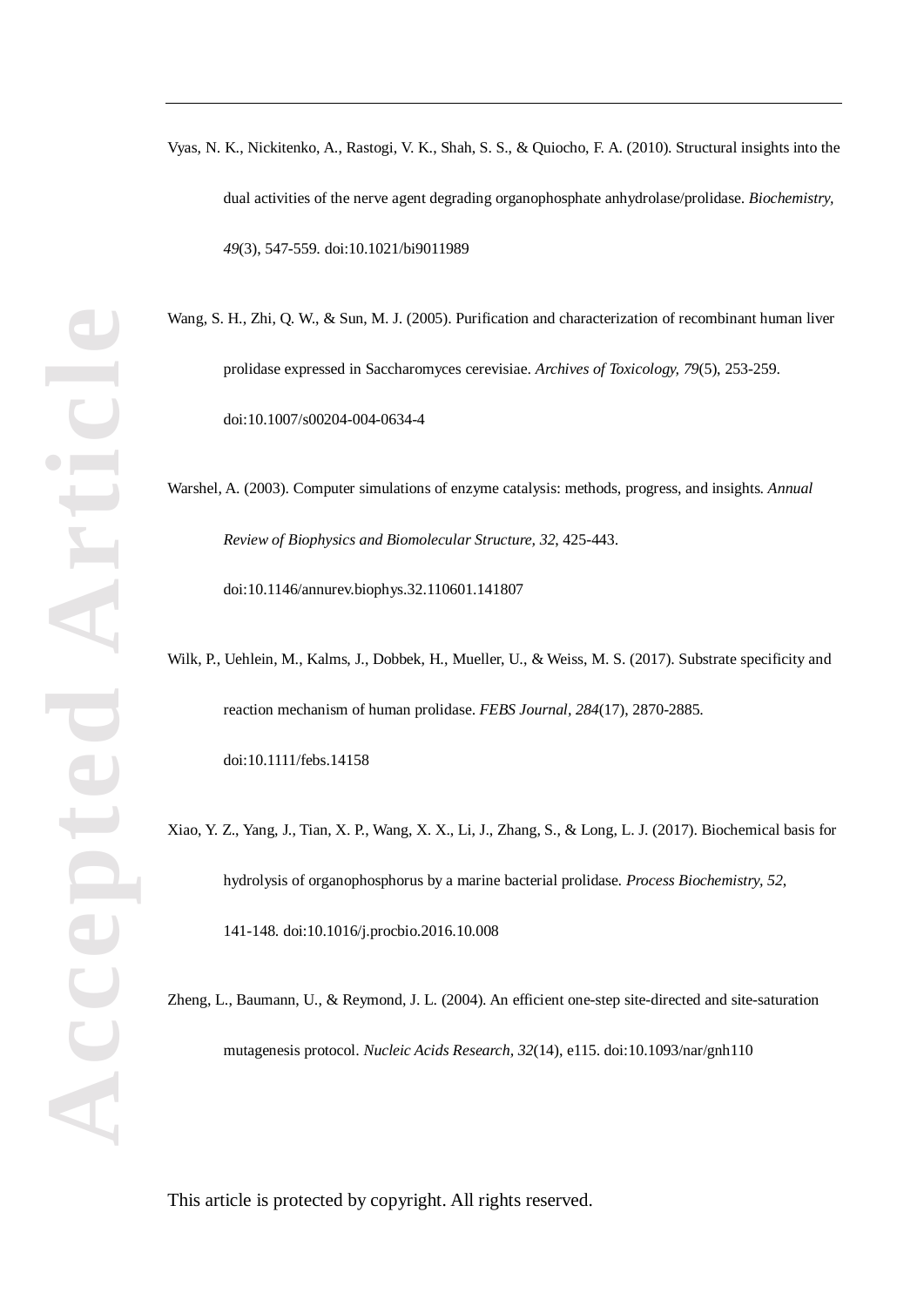

Promiscuous

 $k = 0.9*10<sup>3</sup>M<sup>-1</sup>s<sup>-1</sup>$ 

Native

 $\frac{1}{(6.8 \times 10^5 M^{-1} s^{-1})}$ 

Enzyme OPAA4301

P O O

 $HO\preccurlyeq\preccurlyeq\succ\mathsf{NO}_2$ 

COOH

**6AH8 4ZWO 5M4J**

**Y292 Y292 W326**

HN

O OH

 $H<sub>2</sub>$  $H_2N$   $-$  C  $C$ 

O

OH

**N-terminal domain C-terminal domain** H336<sub>D255</sub> **D2 E420 E381**  $b \sim 10$  $d_{d}$   $\lambda^{x_{292}}$ **H336 D255 V342 F212 R418 H226 L225 W89 L366 H343 paraoxon Y292 H336 D255 V342 F212 R418 H226 L225 W89 L366 H343 Gly-Pro** e **D244 D244 D276 E381 E381 E412 L366 L366 L397 E420 E420 E452 H336 H336 D255 D255 D287 H343 H343 V342 V342 V376 D45 D45 D60 Y212 F212 Y241 W89 W89 S103 H226 H226 H255 L225 L225 L254 R418 R418 R450 H332 H332 H366**

This article is protected by copyright. All rights reserved.

**Figures**

a

 $H<sub>2</sub>$ C C O N

 $P_{O}$   $\rightarrow$  NO<sub>2</sub>

 $H_2N$ 

O  $\mathsf{o}$ ്

COOH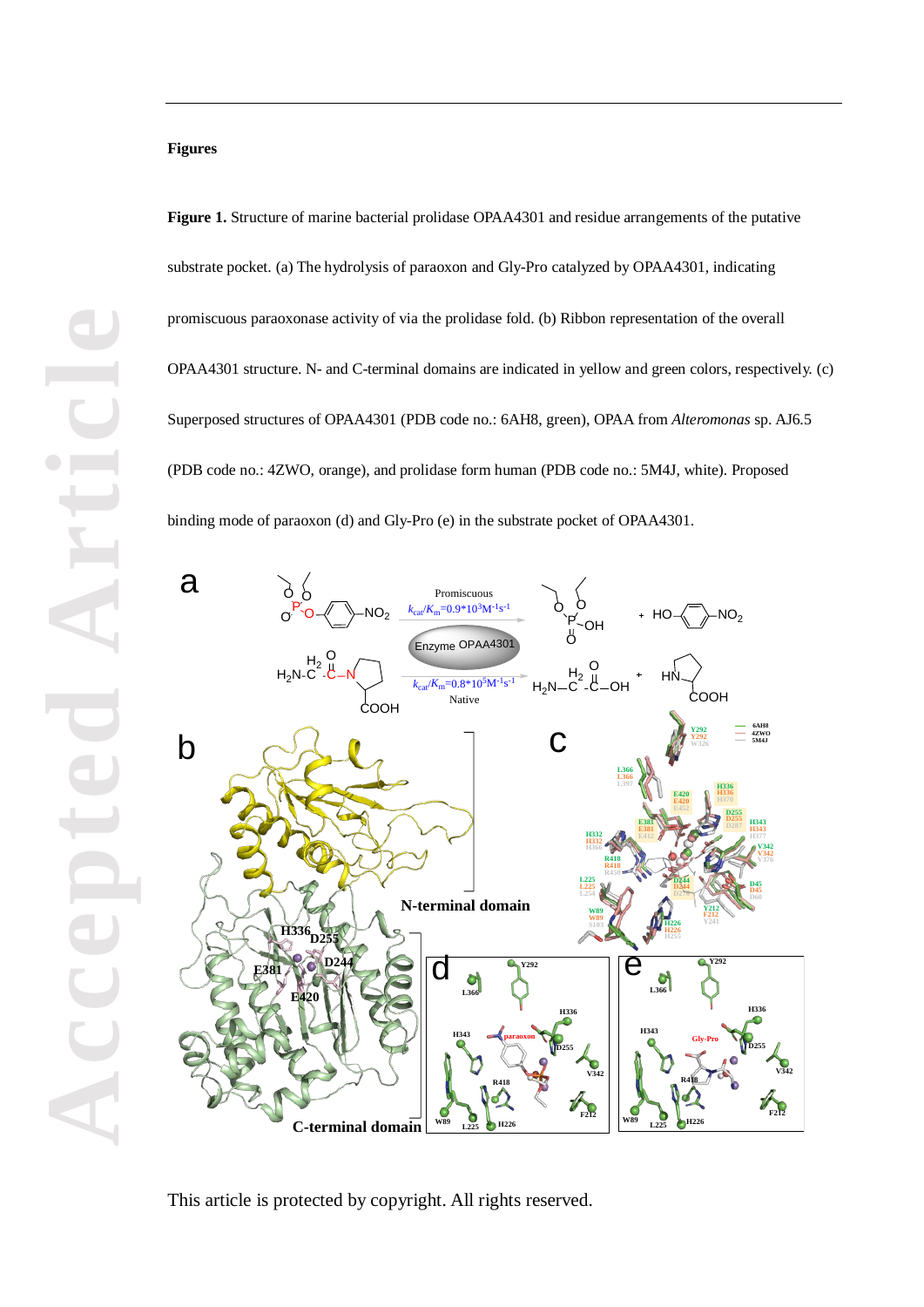**Figure 2.** Evolution of prolidase OPAA4301 for organophosphorus hydrolysis. (a) Three rounds of directed evolution of the OPAA4301 active site to enhance paraoxonase activity. (b) Kinetic parameters for WT and D45W/H226G for paraoxon and Gly-Pro. (c) The D45W/H226G mutant exhibited broad substrate specificity for organophosphorus compounds. (d) Chemical structures of organophosphorus compounds tested for determination of substrate specificity.



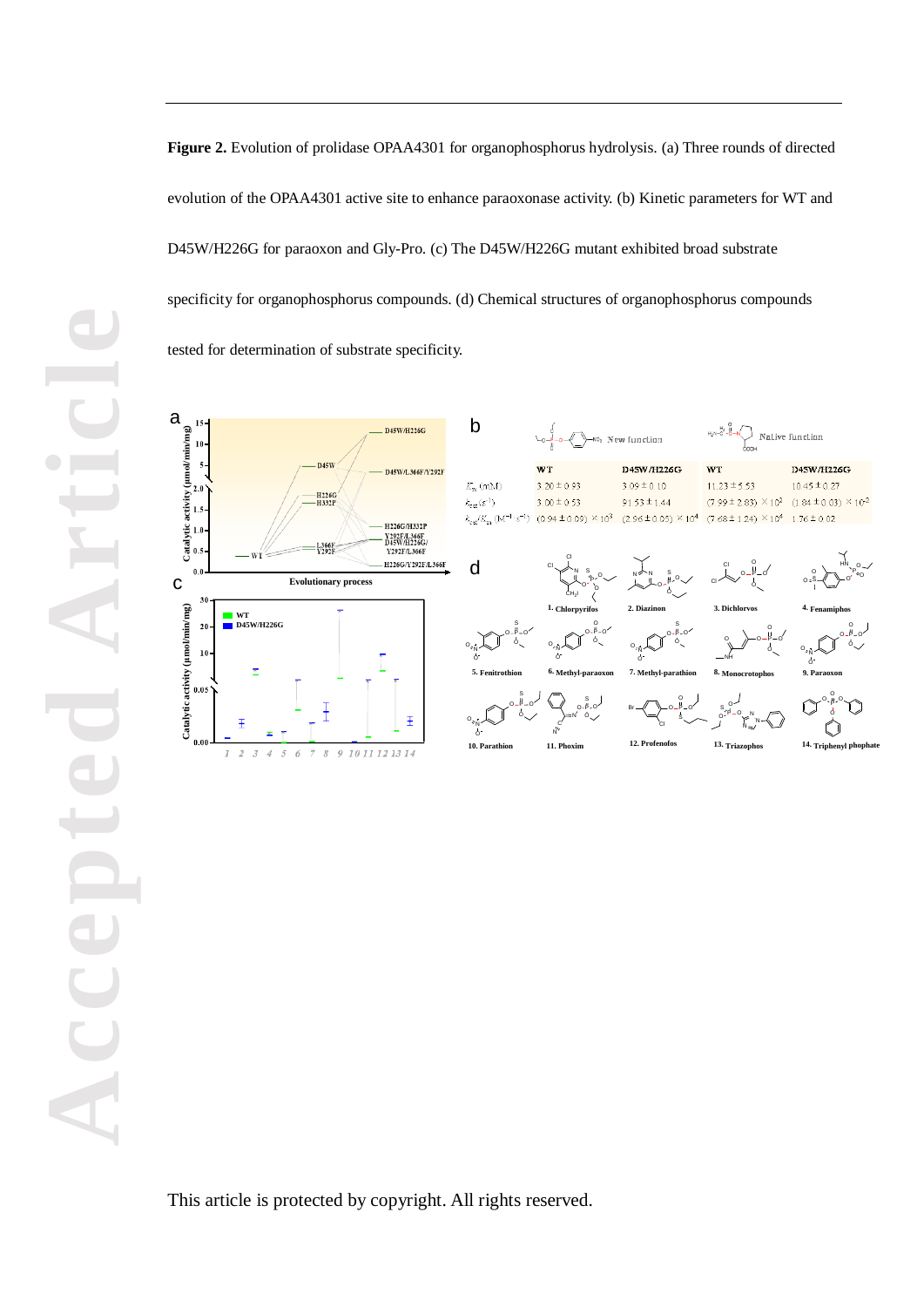**Figure 3.** Reshaping of the active site pocket by directed evolution. Cavity volumes of the WT (a) and D45W/H226G (b) enzymes were calculated using POCASA server

(http://altair.sci.hokudai.ac.jp/g6/service/pocasa/). Active-site representations of (c) WT (PDB ID: 6AH8)

and (d) D45W/H226G (PDB ID: 6AH7) highlighting evolutionary reshaping.